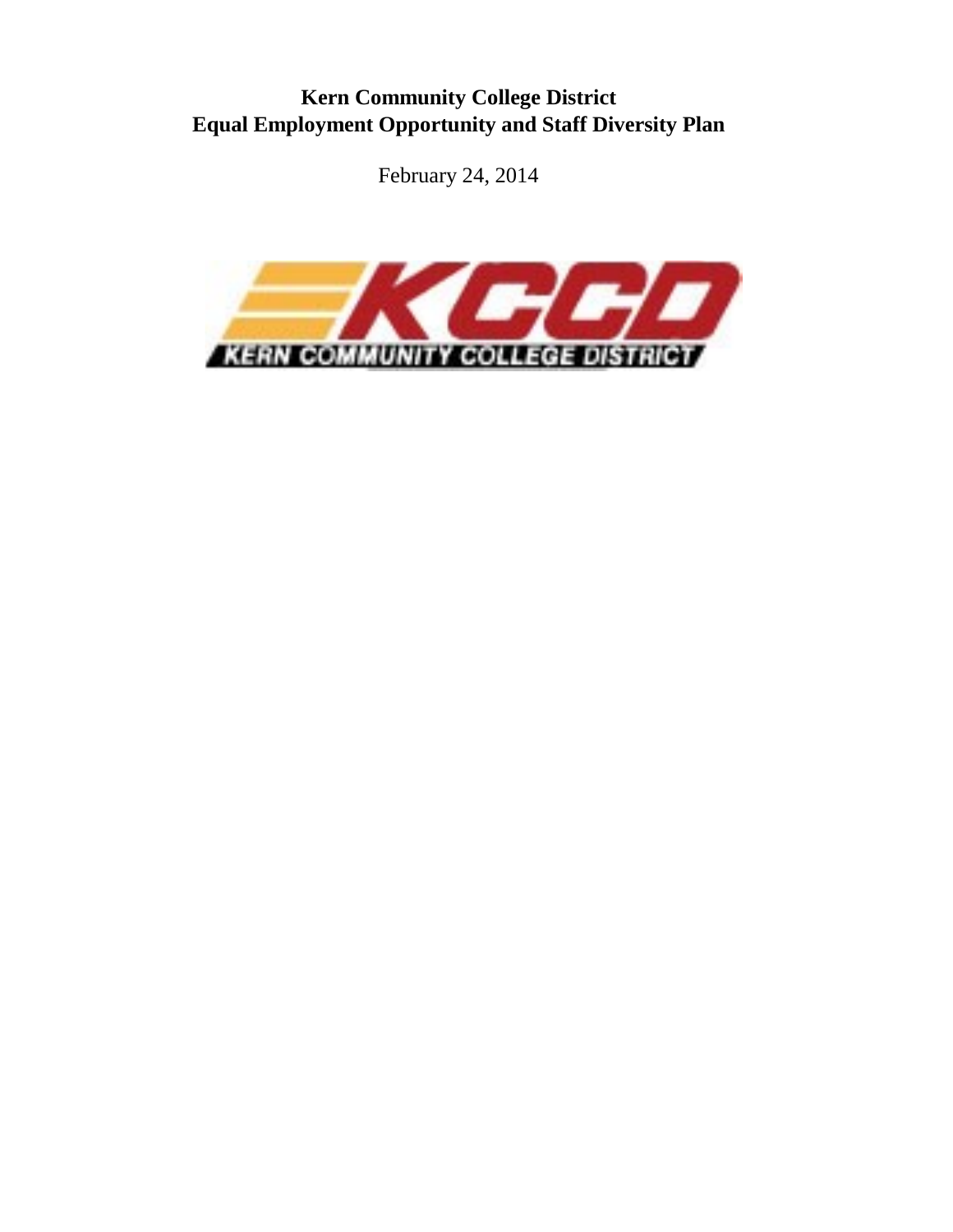# **Contents**

| <b>Plan Components</b>                                                                |  |
|---------------------------------------------------------------------------------------|--|
| $1_{-}$<br>2.<br>3.<br>4.<br>5.                                                       |  |
| 6.<br>7.                                                                              |  |
| 8.<br>9.                                                                              |  |
| 11. Analysis of Degree of Underrepresentation and Significant Underrepresentation  10 |  |
| 13. Process for Developing and Implementing Strategies that Promote Diversity 14      |  |
|                                                                                       |  |
|                                                                                       |  |
|                                                                                       |  |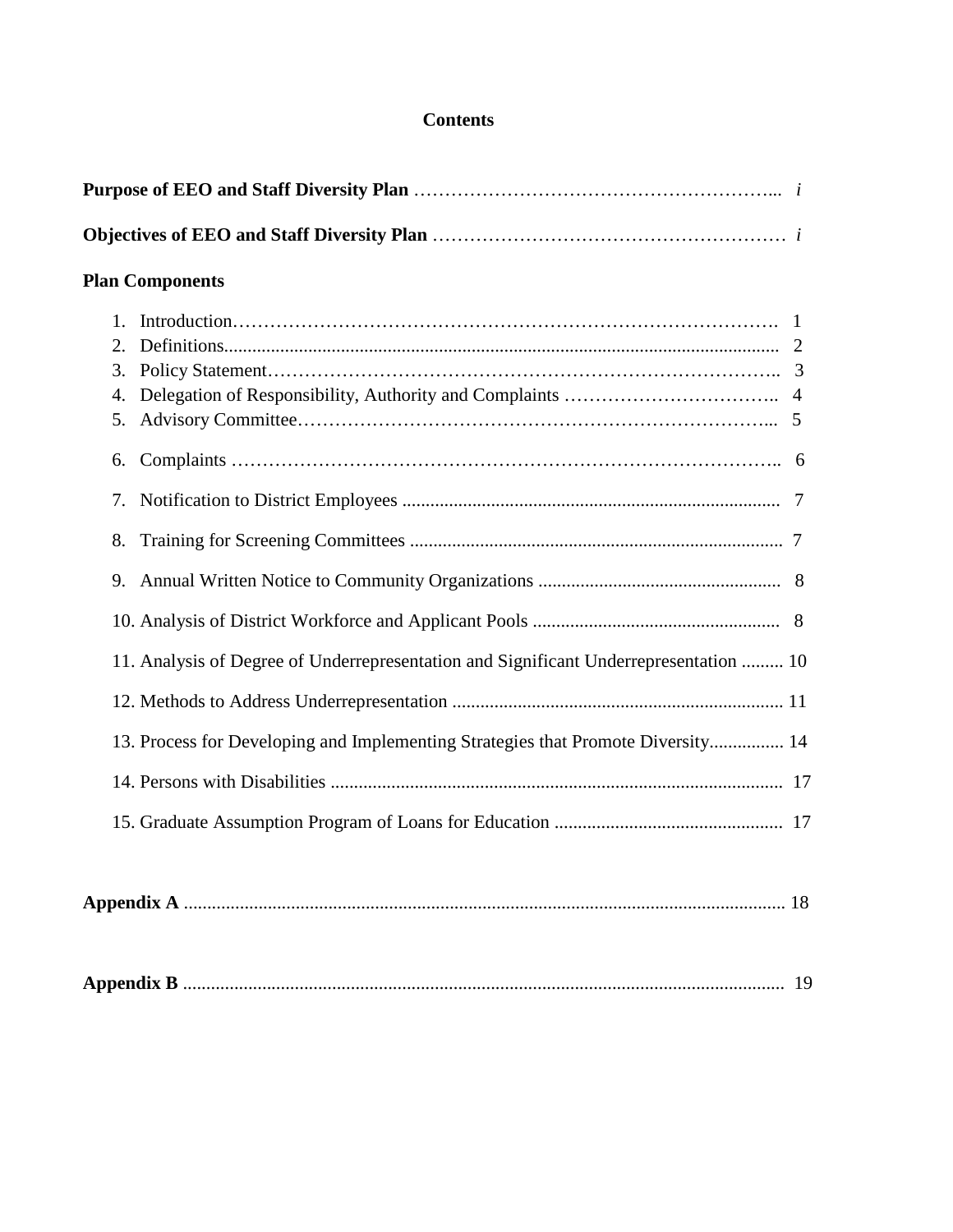### **Preface**

### **Purpose of EEO and Staff Diversity Plan**

The Kern Community College District EEO and Staff Diversity Plan ("EEO Plan") guides the development, implementation, and monitoring of the District's efforts to foster equal employment opportunity and workplace diversity. This EEO Plan complies with and fulfills the District's legal responsibilities as set forth in applicable state and federal nondiscrimination statutes, Education Code section 87106(b) and the Board of Governors regulations on equal employment opportunity hiring.

An "Equal Employment Opportunity Plan" is a written document in which a California community college district's workforce is analyzed and specific plans and procedures are set forth for ensuring equal employment opportunity. All districts are responsible for the preparation of an equal employment opportunity plan to be submitted and approved by the Chancellor's Office.

"Equal Employment Opportunity" means that all qualified individuals have a full and fair opportunity to compete for hiring and promotion and to enjoy the benefits of employment with the district. Equal employment opportunity should exist at all levels and in all job categories listed in section 53004(a) of title 5. Ensuring equal employment opportunity also involves creating an environment that fosters cooperation, acceptance, democracy, and free expression of ideas and that is welcoming to all individuals.

# **Objectives of EEO and Staff Diversity Plan**

The objectives of the District's EEO and Staff Diversity Plan are to:

- Address the minimum legal requirements for the District's equal employment opportunity plan, pursuant to section 53003 of title 5.
- Provide guidance to the District in its goal of achieving a diverse workforce.
- Provide sample forms to allow the user to visualize outcomes.
- Assist in the training of faculty and staff on the components of the Equal Employment Opportunity Plan requirements.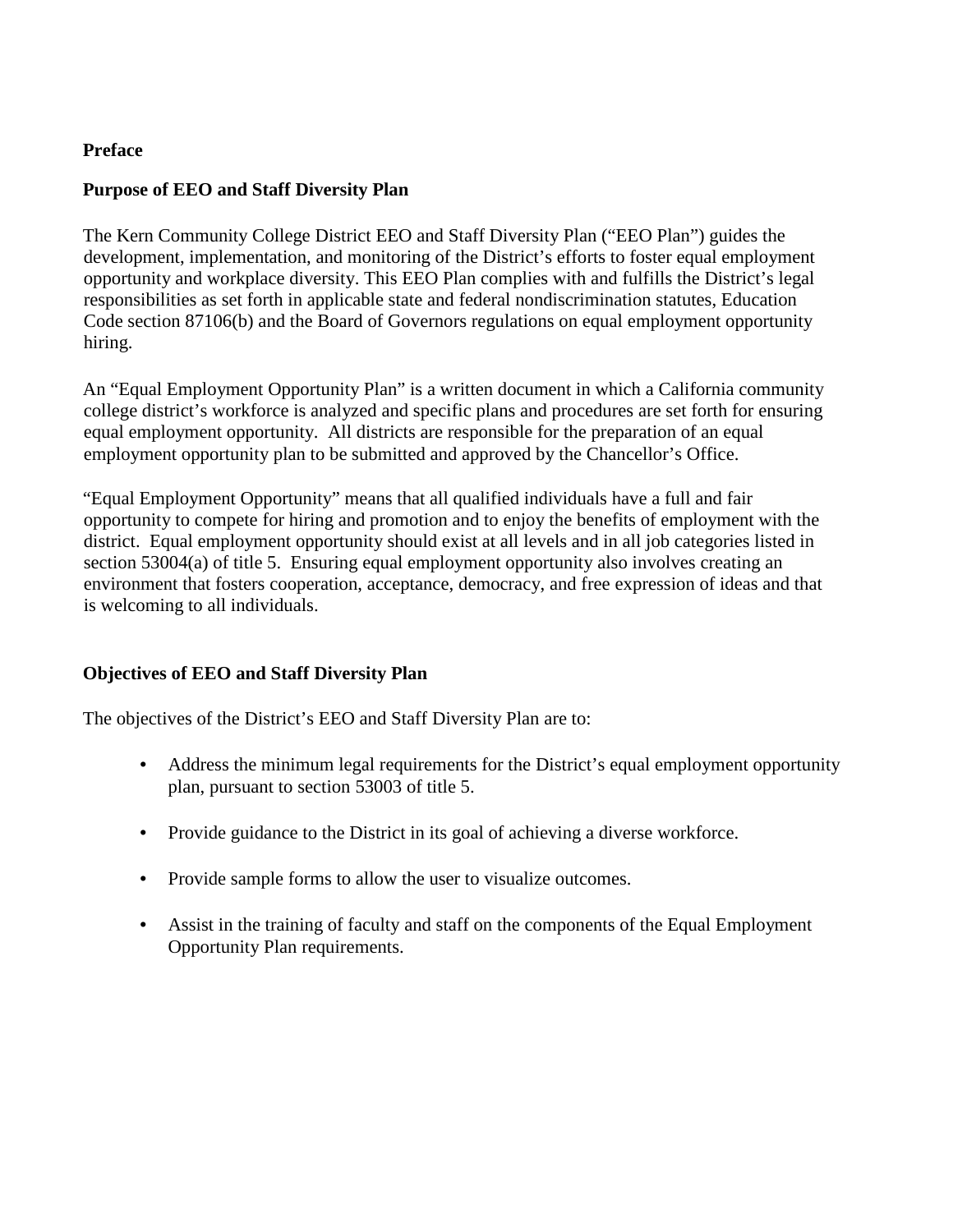#### **Plan Component 1: Introduction**

The Kern Community College District Equal Employment Opportunity and Staff Diversity Plan ("EEO Plan*"*) was adopted by the governing board on February 24, 2014. The Plan reflects the district's commitment to equal employment opportunity and its recognition that a diverse and inclusive workforce serves the educational mission of the District to prepare students for success in a global society.

The EEO Plan provides the process that the District will use to promote equal employment opportunity in its recruitment and hiring policies and practices, in conformance with the applicable title 5 regulations (section 53000 et seq.). The EEO Plan is intended to foster a working and learning environment that promotes diversity, inclusion, and equal employment opportunities. To properly serve a growing diverse population, the EEO Plan also reflects the District's commitment to hire and retain faculty and staff who are sensitive to, and knowledgeable of, the needs of the continually changing and diverse student body and community it serves.

*\_\_\_\_\_\_\_\_\_\_\_\_\_\_\_\_\_\_\_\_\_\_\_\_\_\_\_\_\_\_\_\_\_ Chancellor's* 

*Signature* 

Thomas J. Burke, Chancellor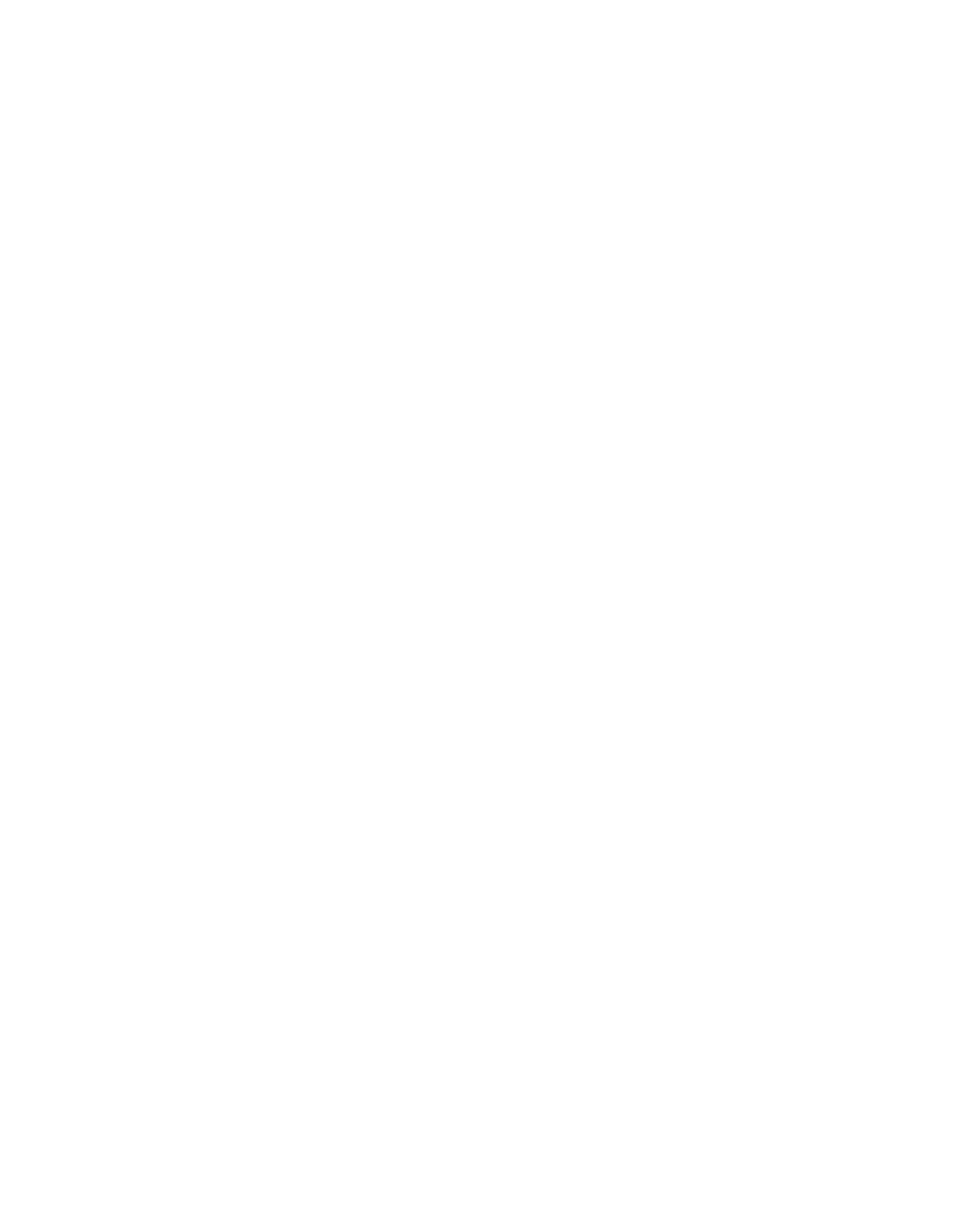# **Plan Component 2: Definitions**

CCR, Title 5, § 53001

A. *Adverse Impact*: "Adverse impact" means that a statistical measure (such as those outlined in the Equal Employment Opportunity Commission's *Uniform Guidelines on Employee Selection Procedures*) that is applied to the effects of a selection procedure and demonstrates a disproportionate negative impact on any group protected from discrimination pursuant to Government Code section 12940. A disparity identified in a given selection process will not be considered to constitute adverse impact if the numbers involved are too small to permit a meaningful comparison.

B. *Diversity*: "Diversity" means a condition of broad inclusion in an employment environment that offers equal employment opportunity for all persons. It requires both the presence, and the respectful treatment, of individuals from a wide range of ethnic, racial, age, national origin, religious, gender, sexual orientation, disability and socio-economic backgrounds. Diverse workplaces include qualified individuals from groups that have been historically excluded from that workplace.

C. *Equal Employment Opportunity*: "Equal Employment Opportunity" means that all qualified individuals have a full and fair opportunity to compete for hiring and promotion and to enjoy the benefits of employment with the District. Equal employment opportunity should exist at all levels in the seven job categories identified in the Title 5 regulations, namely: executive/administrative/managerial, faculty and other instructional staff, professional nonfaculty, secretarial/clerical, technical and paraprofessional, skilled crafts, and service and maintenance. Equal employment opportunity also involves:

- 1. Identifying and eliminating barriers to employment that are not job related; and
- 2. Creating an environment which fosters cooperation, acceptance, democracy, and free expression of ideas and is welcoming to men and women, persons with disabilities, and individuals from all ethnic and other groups protected from discrimination pursuant to Government Code section 12940.

D. *Equal Employment Opportunity Plan*: An "equal employment opportunity plan" is a written document in which a district's workforce is analyzed and specific plans and procedures are set forth for ensuring equal employment opportunity.

E. *Equal Employment Opportunity Programs*: "Equal employment opportunity programs" means all the various methods by which equal employment opportunity is ensured. Such methods include, but are not limited to, using nondiscriminatory employment practices, actively recruiting, monitoring and taking additional steps consistent with the requirements of Title 5 and this EEO Plan.

F. *Ethnic Group Identification*: "Ethnic group identification" means an individual's identification in one or more of the ethnic groups reported to the Chancellor pursuant to section 53004.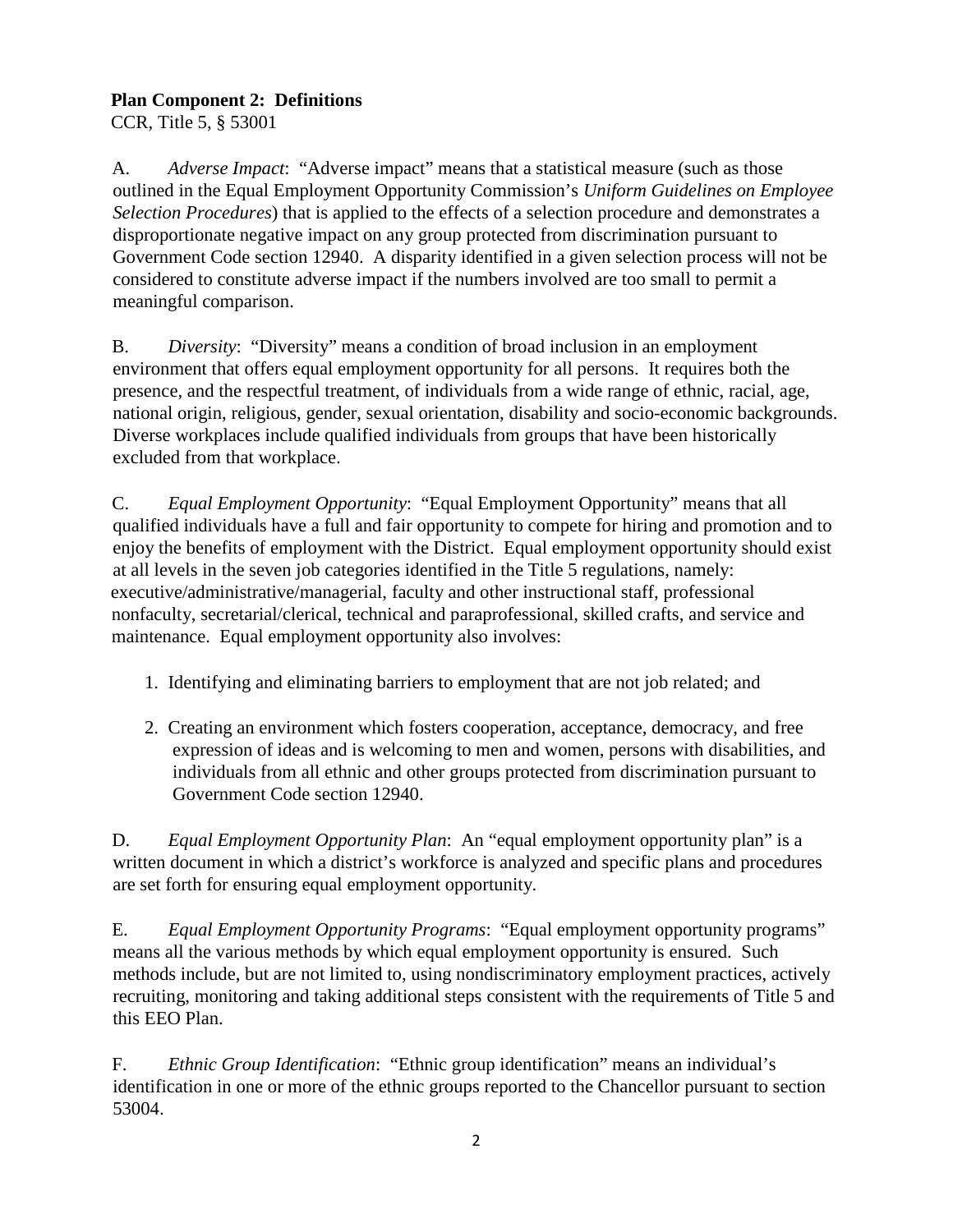G. *In-house or Promotional Only Hiring*: "In-house or promotional only" hiring means that only existing District employees are allowed to apply for a position.

H. *Monitored Group*: "Monitored group" means those groups identified in section 53004(b) for which monitoring and reporting is required pursuant to section 53004(a).

I. *Person with a Disability*: "Person with a disability" means any person who (1) has a physical or mental impairment as defined in Government Code section 12926 which limits one or more of such person's major life activities, (2) has a record of such an impairment, or (3) is regarded as having such an impairment. A person with a disability is "limited" if the condition makes the achievement of the major life activity difficult.

J. *Reasonable Accommodation*: "Reasonable accommodation" means the efforts made on the part of the District to afford disabled applicants access to the job application process and allow disabled employees to perform the essential functions of their positions, consistent with the District's legal obligations under the Americans with Disabilities Act and the Fair Employment and Housing Act.

K. *Screening or Selection Procedures*: "Screening or selection procedure" means any measure, combination of measures, or procedure used as a basis for any employment decision. Selection procedures include the full range of assessment techniques, including but not limited to, traditional paper and pencil tests, performance tests, and physical, educational, and work experience requirements, interviews, and review of application forms.

L. *Significantly Underrepresented Group*: "Significantly underrepresented group" means any monitored group for which the percentage of persons from that group employed by the District in any job category listed in section 53004(a) is below eighty percent (80%) of the projected representation for that group in the job category in question.

# **Plan Component 3: Policy Statement**

CCR, Title 5, § 53002 *[See also KCCD Board Policy 11D]* 

It shall be the policy of the Kern Community College District that all qualified applicants and employees have equal opportunity to seek, obtain, hold, and advance in employment in the District, and are not subjected to discrimination on the basis of ethnic group identification, race, color, national origin, religion, age, sex (gender), physical disability, mental disability, ancestry, sexual orientation, gender identity or expression, genetic information, or on the basis of these perceived characteristics, or based on association with a person or group with one or more of these actual or perceived characteristics. The District will strive to maintain a workplace that is welcoming to individuals from all such groups, appreciates the contributions of individuals from diverse backgrounds, and understands that diversity and inclusivity foster cooperation, acceptance, democracy, workplace safety, and the free expression of ideas essential to a robust academic community and the preparation of students for success in a global society. The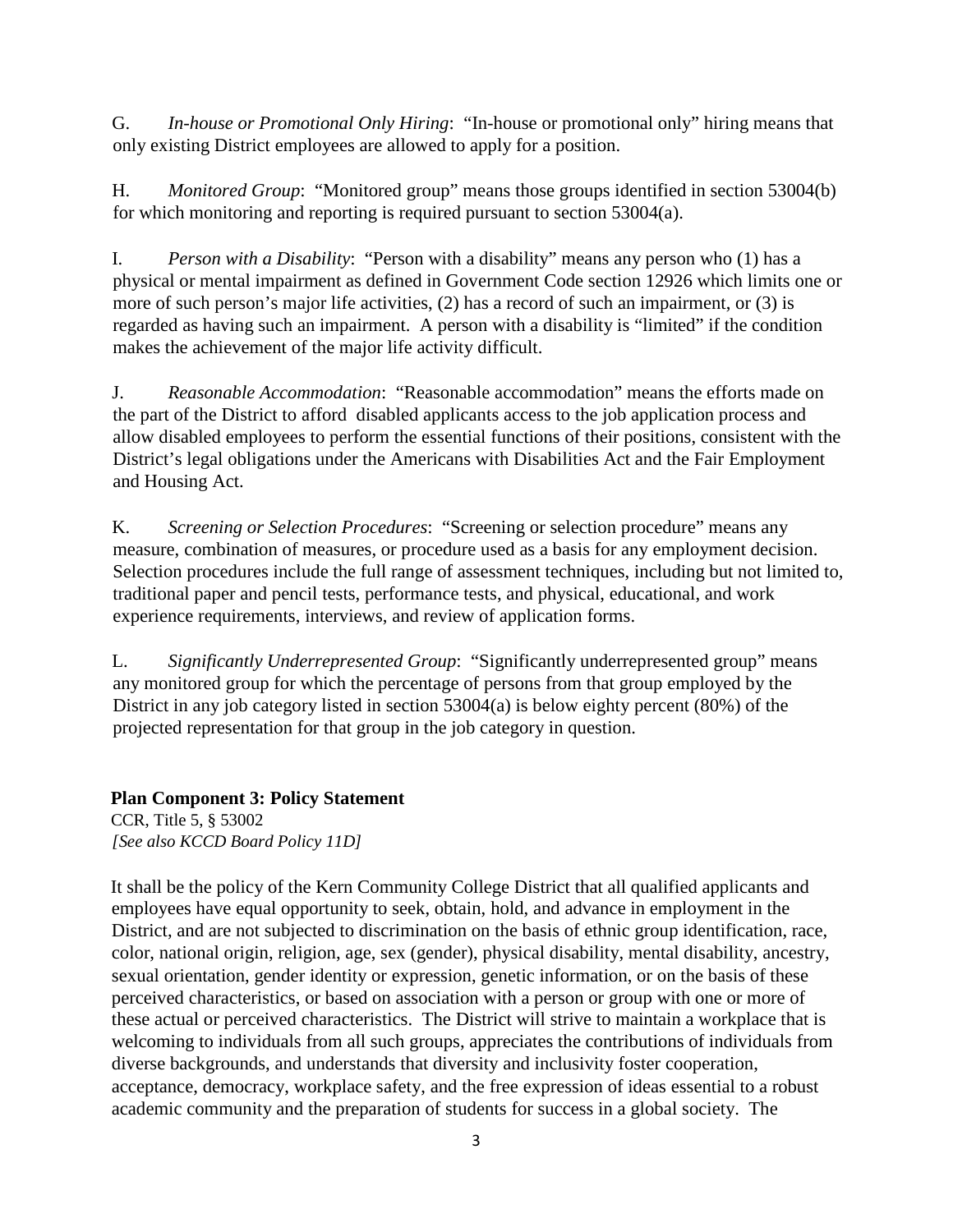District understands, and reflects in this EEO Plan that the maintenance of a diverse and inclusive work and educational environment is an on-going process that requires sustained effort. This EEO Plan shall also be regularly reviewed and updated to ensure compliance with applicable federal and state laws.

### **Plan Component 4: Delegation of Responsibility, Authority and Complaints**

CCR, Title 5, §§ 53003(c)(1) and 53020

It is the goal of Kern Community College District that all employees promote and support equal employment opportunity because such a goal requires a commitment and a contribution from every segment of the District. The general responsibilities for the prompt and effective implementation of this Plan are set forth below.

# *1. Governing Board*

The KCCD Board of Trustees is ultimately responsible for proper implementation of the District's Plan at all levels of District and college operation, and for ensuring equal employment opportunity as described in the Plan. The KCCD Board of Trustees assumes overall responsibility for the success of the District's effort to achieve Equal Employment Opportunity and provides a supportive environment free of cultural bias for all staff and students.

# *2. Chancellor*

The Board of Trustees delegates to the Chancellor the responsibility for ongoing implementation of the Plan and for providing leadership in supporting the District's equal employment opportunity policies and procedures. The Chancellor shall advise the Board of Trustees concerning statewide policy emanating from the Board of Governors of the California Community Colleges and direct the publication of an annual report on Plan implementation. The Chancellor shall evaluate the performance of all administrators who report directly to him/her on their ability to follow and implement the Plan.

# *3. District Equal Employment Opportunity Officer*

The District has designated the Vice Chancellor of Human Resources as its District Equal Employment Opportunity Officer who is responsible for the day-to-day implementation of the Plan. If the designation of the District Equal Employment Opportunity Officer changes before this Plan is next revised, the District will notify employees and applicants for employment of the new designee. The District Equal Employment Opportunity Officer is responsible for administering, implementing and monitoring the Plan and for assuring compliance with the requirements of Title 5, Sections 53000 et seq. The District Equal Employment Opportunity Officer is also responsible for receiving complaints described in Plan Component 6 of this Plan and for ensuring that applicant pools and selection procedures are properly monitored.

# *4*. *College Equal Employment Opportunity Officer*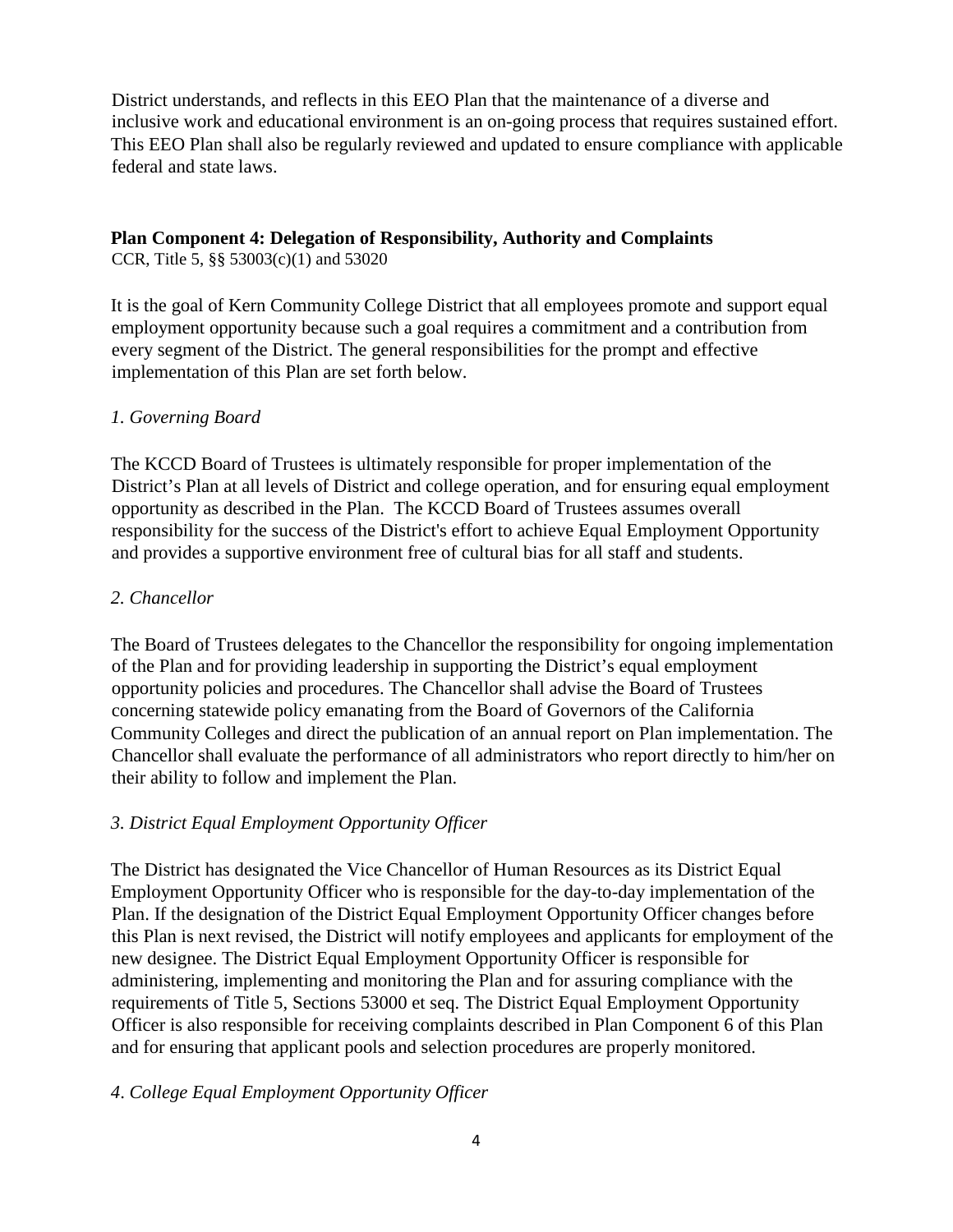The District has designated the College Human Resource Managers as the equal employment opportunity officers for their respective assigned colleges, who are responsible for the day-to-day implementation of the Plan at each college. The College Equal Employment Opportunity Officer is responsible for administering, implementing and monitoring the Plan and for assuring compliance with the requirements of Title 5, Sections 53000 et seq. The College Equal Employment Opportunity Officer is also responsible for receiving complaints at their assigned colleges described in Plan Component 6 of this Plan and for ensuring that applicant pools and selection procedures are properly monitored. All College Equal Employment Opportunity Officers shall report to the District Equal Employment Opportunity Officer.

# *5. Equal Employment Opportunity Advisory Committee*

The District has established an Equal Employment Opportunity Advisory Committee to act as an advisory body to the District Equal Employment Opportunity Officer and the District as a whole to promote understanding and support of equal employment opportunity policies and procedures. The Equal Employment Opportunity Advisory Committee assists in the development and implementation of the Plan in compliance with state and federal regulations and guidelines, monitors equal employment opportunity progress, and provides suggestions for Plan revisions as appropriate.

#### *5. Agents of the District*

Any organization or individual, whether or not an employee of the District, who acts on behalf of the governing board with regard to the recruitment and screening of personnel, is an agent of the District and is subject to all the requirements of this Plan.

# *6. Good Faith Effort*

A good faith effort is one that is honest and taken with sincere intent. The District shall make a continuous good faith effort to comply with all the requirements of its Plan.

#### **Plan Component 5: Advisory Committee**

CCR, Title 5, § 53005 *[See also KCCD Board Policy 11D1C]* 

The District has established an Equal Employment Opportunity Advisory Committee to assist the District in implementing its Plan and to advise the District on personnel matters relating to equal employment opportunities. The Equal Employment Opportunity Advisory Committee will review Staff Availability Data and other relevant data for the purpose of advising the District and assisting in its commitment and goals in achieving equal employment opportunities. The District Equal Employment Opportunity Officer will train the Advisory Committee members on the requirements of the Title 5 regulations on equal employment opportunity (section 53000 et seq.) and the Plan.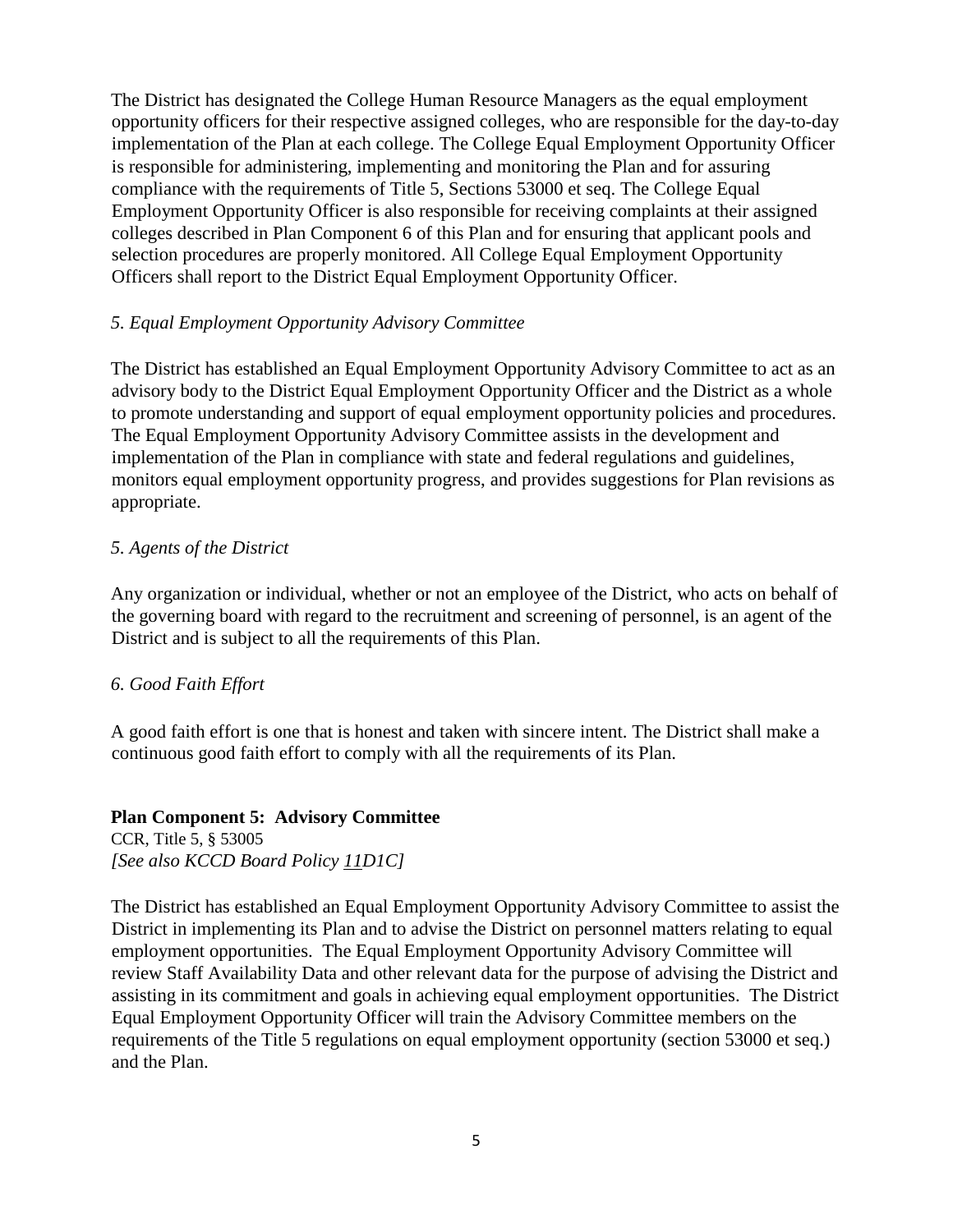Composition of the Equal Employment Opportunity Advisory Committee shall approximate a balance between District employees of all three colleges and district office and Community members and shall include a diverse membership whenever possible.

The District Equal Employment Opportunity Advisory Committee members shall be appointed by the District Equal Employment Opportunity Officer and shall serve for a period of three (3) years. The Committee shall meet at least once in every calendar year.

# **Plan Component 6: Complaints**

CCR, Title 5, §§ 53003(c)(2), 53026, and 59300 et seq. *[See also KCCD Board Policy 11D2, 11D3A & 11D4]* 

# *Complaints Alleging Violation of the Equal Employment Opportunity Regulations (Section*

*53026).* The District has established the following process permitting any person to file a complaint alleging that the requirements of the equal employment opportunity regulations have been violated. Any person who believes that the equal employment opportunity regulations have been violated may file a written complaint describing in detail the alleged violation. All complaints shall be signed and dated by the complainant and shall contain, to the best of the complainant's ability, the names of the individuals involved, the date(s) of the event(s) at issue, and a detailed description of the actions constituting the alleged violation. Complaints involving current hiring processes must be filed as soon as possible after the occurrence of an alleged violation and not later than sixty (60) days after such occurrence unless the complainant can verify a compelling reason for the District to waive the sixty (60) day limitation.

Complaints alleging violations of the EEO Plan that do not involve current hiring processes must be filed as soon as possible after the occurrence of an alleged violation and not later than ninety (90) days after such occurrence unless the violation is ongoing. A complainant may not appeal the District's determination pursuant to Title 5, section 53026 to the Chancellor's Office, but under some circumstances, violations of the equal opportunity regulations in Title 5 may constitute a violation of a minimum condition for receipt of state aid. In such a case, a complaint can be filed with the Chancellor's Office, but the complainant will be required to demonstrate that he/she made previous reasonable, but unsuccessful, efforts to resolve the alleged violation at the college and District level using the process provided by section  $53026$ .<sup>[1](#page-9-0)</sup>

The District may return without action any complaints that are inadequate because they do not state a clear violation of the EEO regulations. All returned complaints must include a District statement of the reason for returning the complaint without action.

The complaint shall be filed with the Vice Chancellor of Human Resources who serves as the District Equal Employment Opportunity Officer. If the complaint involves the District Equal Employment Opportunity Officer, the complaint may be filed with the Chancellor. To the extent practicable, a written determination on all accepted written complaints will be issued to the

<span id="page-9-0"></span><sup>&</sup>lt;sup>1</sup> See California Community Colleges Chancellor's Office Guidelines for Minimum Conditions Complaints at: http://extranet.cccco.edu/Divisions/Legal.aspx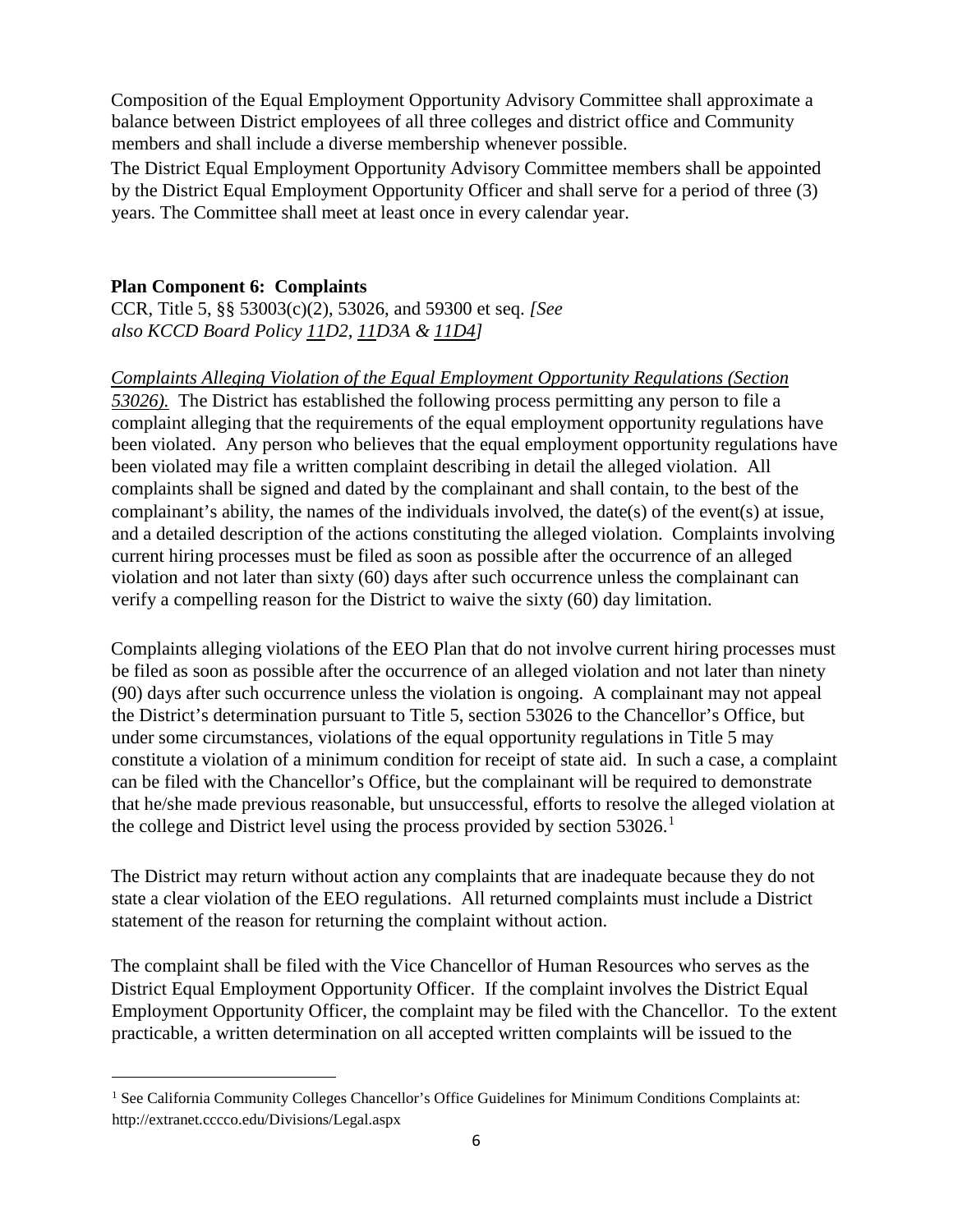complainant within ninety (90) days of the filing of the complaint. The District Equal Employment Opportunity Officer will forward copies of all written complaints to the State Chancellor's Office upon receipt.

In the event that a complaint filed under Title 5, section 53026 alleges unlawful discrimination, it will be processed according to the requirements of Title 5, section 59300 et seq.

The District has adopted separate policies and procedures for the processing of complaints alleging unlawful discrimination or harassment. These policies and procedures are located in the "*Board Policy Manual Section 11: General Personnel Administration*" on the District website at: http://www.kccd.edu/Board%20Policy%20Manual/Default.aspx . They include the following:

# **Plan Component 7: Notification to District Employees**

CCR, Title 5, § 53003(c)(3)

The commitment of the Board of Trustees and the Chancellor to equal employment opportunity is emphasized through the broad dissemination of its Equal Employment Opportunity Policy Statement and the Plan. The policy statement will be printed in the college catalogs and class schedules. The Plan and subsequent revisions will be distributed to the District's Board of Trustees, the Chancellor, administrators, the Presidents of the Academic and Classified Senates, Union Presidents, and members of the District Equal Employment Opportunity Advisory Committee. The Plan will be available on the District's website, and when appropriate, may be distributed by e-mail.

Each year, the District will provide all employees with a copy of the Board's Equal Employment Opportunity Policy Statement (located in Plan Component 3 of this Plan) and written notice summarizing the provisions of the District's Equal Employment Opportunity Plan. The Human Resources Department will provide all new employees with a copy of the written notice described above when they commence their employment with the District. The annual notice will contain the following provisions:

- 1) The importance of the employee's participation and responsibility in ensuring the Plan's implementation and;
- 2) The locations where complete copies of the Plan are available, including in every campus library, on the District's public internet and intranet sites, the Office of the Superintendent/President, the Office of Human Resources, and each department office.

# **Plan Component 8: Training for Screening Committees** CCR,

Title 5, §§ 53003(c)(4) and 53020(c)

Any organization or individual, whether or not an employee of the District, who is involved in the recruitment and screening of personnel shall receive appropriate training on the requirements of the title 5 regulations on equal employment opportunity (section 53000 et. seq.); the requirements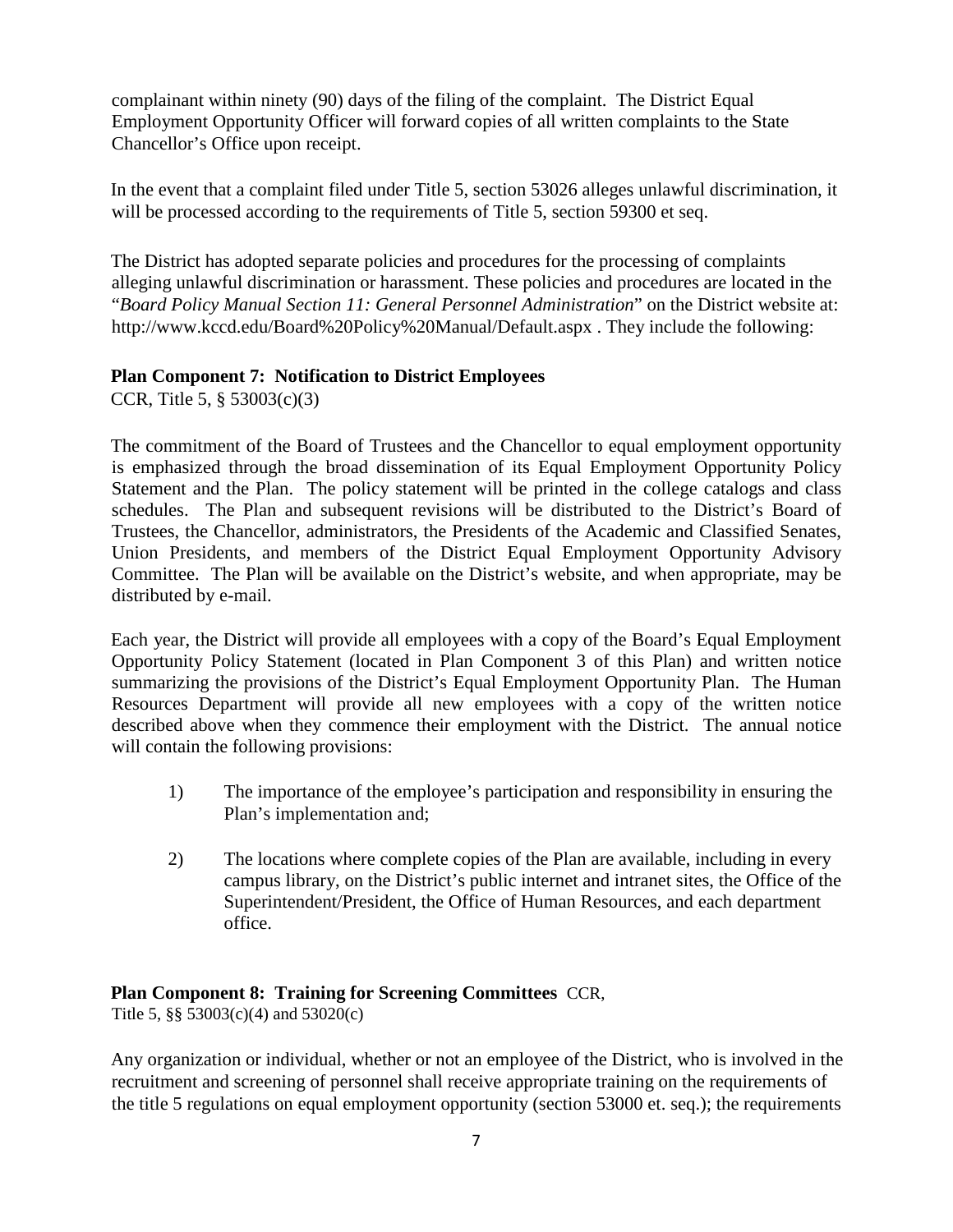of federal and state nondiscrimination laws; the requirements of the District's Equal Employment Opportunity Plan; the District's policies on nondiscrimination, recruitment, and hiring; principles of diversity and cultural proficiency; the value of a diverse workforce; recognizing bias; and best practices in serving on a selection committee. A person serving on a screening committee must have either completed training or served on a prior screening committee within one year of their current service but in no event will a person serve on a screening committee who has not received training within the last 24 months. This training is mandatory; individuals who have not received this training will not be allowed to serve on screening committees.

The District Equal Employment Opportunity Officer, or their relevant college equivalent, is responsible for providing the required training. Any individual, whether or not an employee of the District, who acts on behalf of the District with regard to recruitment and screening of applicants for employment, is subject to the equal employment opportunity requirements of Title 5 and the District's Equal Employment Opportunity Plan.

# **Plan Component 9: Annual Written Notice to Community Organizations**

CCR, Title 5, § 53003(c)(5)

Human Resources will provide annual written notice to appropriate community-based and professional organizations concerning the EEO Plan. The notice will inform these organizations that they may obtain a copy of the Plan, and shall solicit their assistance in identifying qualified candidates from diverse backgrounds. The notice will include a summary of the Plan. The notice will also include the Internet address where the District advertises its job openings and the names, departments and phone numbers of individuals to call in order to obtain employment information. The District will actively seek to reach those institutions, organizations, and agencies that may be recruitment sources. A list of organizations, which will receive this notice, is attached to this Plan in Appendix A. This list may be revised from time to time as necessary.

#### **Plan Component 10: Analysis of District Workforce and Applicant Pools** CCR, Title 5, § 53003(c)(6)

The Human Resources Department will annually collect the District's employee demographic data and shall monitor applicants for employment on an ongoing basis in order to evaluate the District's progress in implementing the Plan and to provide data needed for the reports required by this Plan. Monitored groups are men, women, American Indians/Alaskan Natives, Asians or Pacific Islanders, Blacks/African-Americans, Hispanics/Latinos, Caucasians, and persons with disabilities.

For purposes of the data collection and report each applicant or employee will be afforded the opportunity to voluntarily identify her or his gender, ethnic group identification and, if applicable, her or his disability. Persons may designate as many ethnicities as they identify with, but shall be counted in only one ethnic group for reporting purposes. This information will be kept confidential and will be separated from the applications that are forwarded to the screening committee and hiring administrator(s). This data collection will be done for each college in the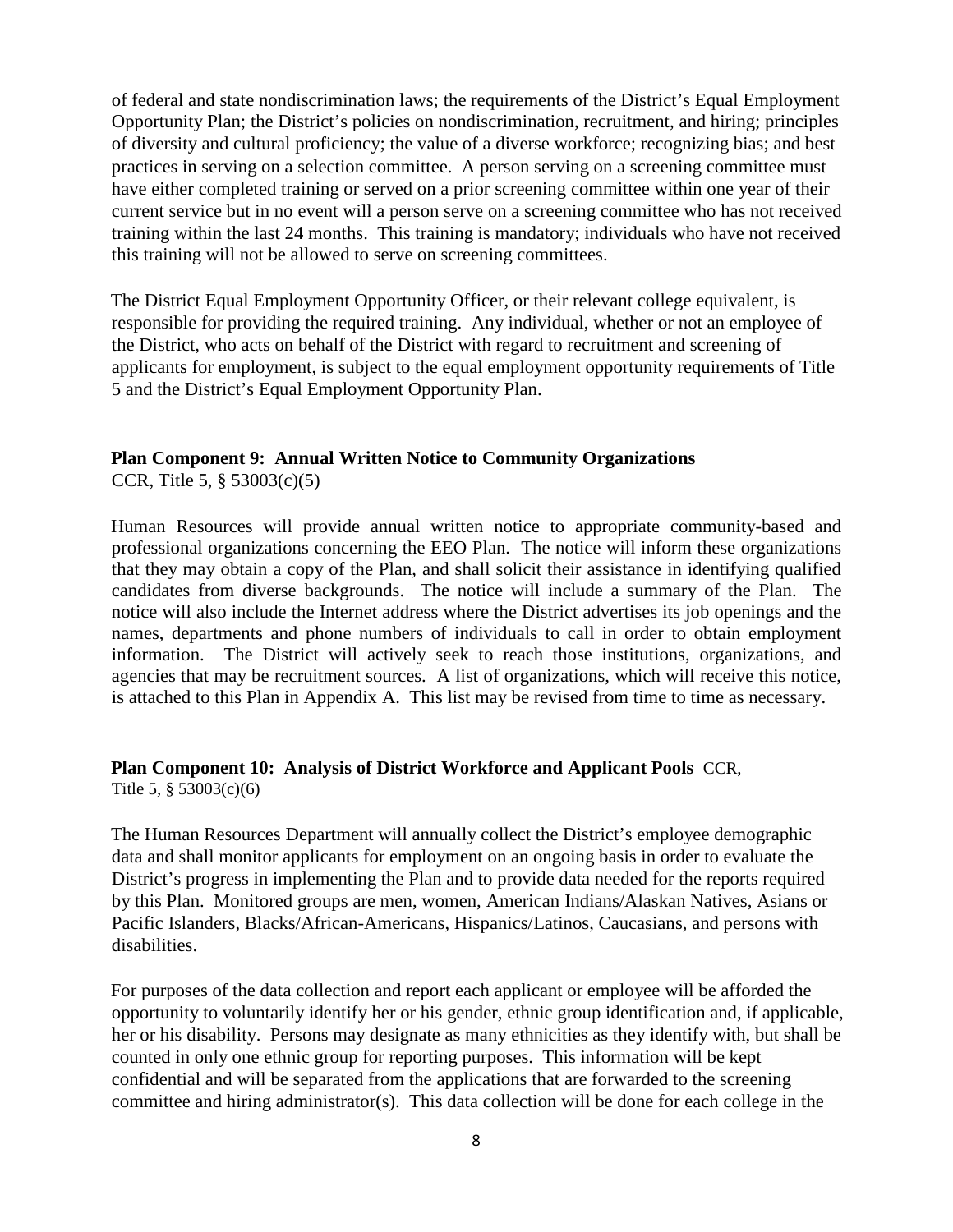District. The District will annually report to the Chancellor the results of its annual data collection. At least every three years the Plan will be reviewed and, if necessary, revised based on an analysis of the ethnic group identification, gender, and disability composition of existing staff and of those who have applied for employment in each of the following identified job categories:

- 1) Executive/Administrative/Managerial
- 2) Faculty and other Instructional Staff
- 3) Professional Non-faculty
- 4) Secretarial/Clerical
- 5) Technical and Paraprofessional
- 6) Skilled Crafts
- 7) Service and Maintenance

# **District Office/College Workforce Analysis EEO Data Collection Monitored Group Definitions:**

GENDER IDENTIFICATION: The District requested employees to self-identify as **Female or Male**.

RACE AND ETHNICITY IDENTIFICATION: The District requested that employees selfidentify into the following ethnicity categories-

1. **Hispanic or Latino** –A person of Cuban, Mexican, Puerto Rican, South or Central American, or other Spanish culture or origin regardless of race.

2. **White Caucasian** (Not Hispanic or Latino) - A person having origins in any of the original peoples of Europe, the Middle East, or North Africa.

3. **Black African American (**Not Hispanic or Latino) - A person having origins in any of the black racial groups of Africa.

4. **Asian or Other Pacific Islander** (Not Hispanic or Latino) - Persons having origins in any of the original peoples of the Far East, Southeast Asian, the Indian subcontinent, or the Pacific Islands. This category includes, for example, persons of Chinese, Japanese, Filipino, Korean, Vietnamese, Asian Indian, Hawaiian, Guamanian, Samoan, Laotian, and Cambodian decent.

5. **American Indian or Alaska Native** (Not Hispanic or Latino) - A person having origins in any of the original peoples of North and South America (including Central America), and who maintain tribal affiliation or community attachment.

The District will disaggregated the Asian category from one (1) Asian ethnic group identification to the following two (2) Asian ethnic group identifications:

-- **Asian.** A person having origins in any of the original peoples of the Far East, Southeast Asia, or the Indian subcontinent including, for example, Cambodia, China, India, Japan, Korea, Malaysia, Pakistan, the Philippine Islands, Thailand, and Vietnam.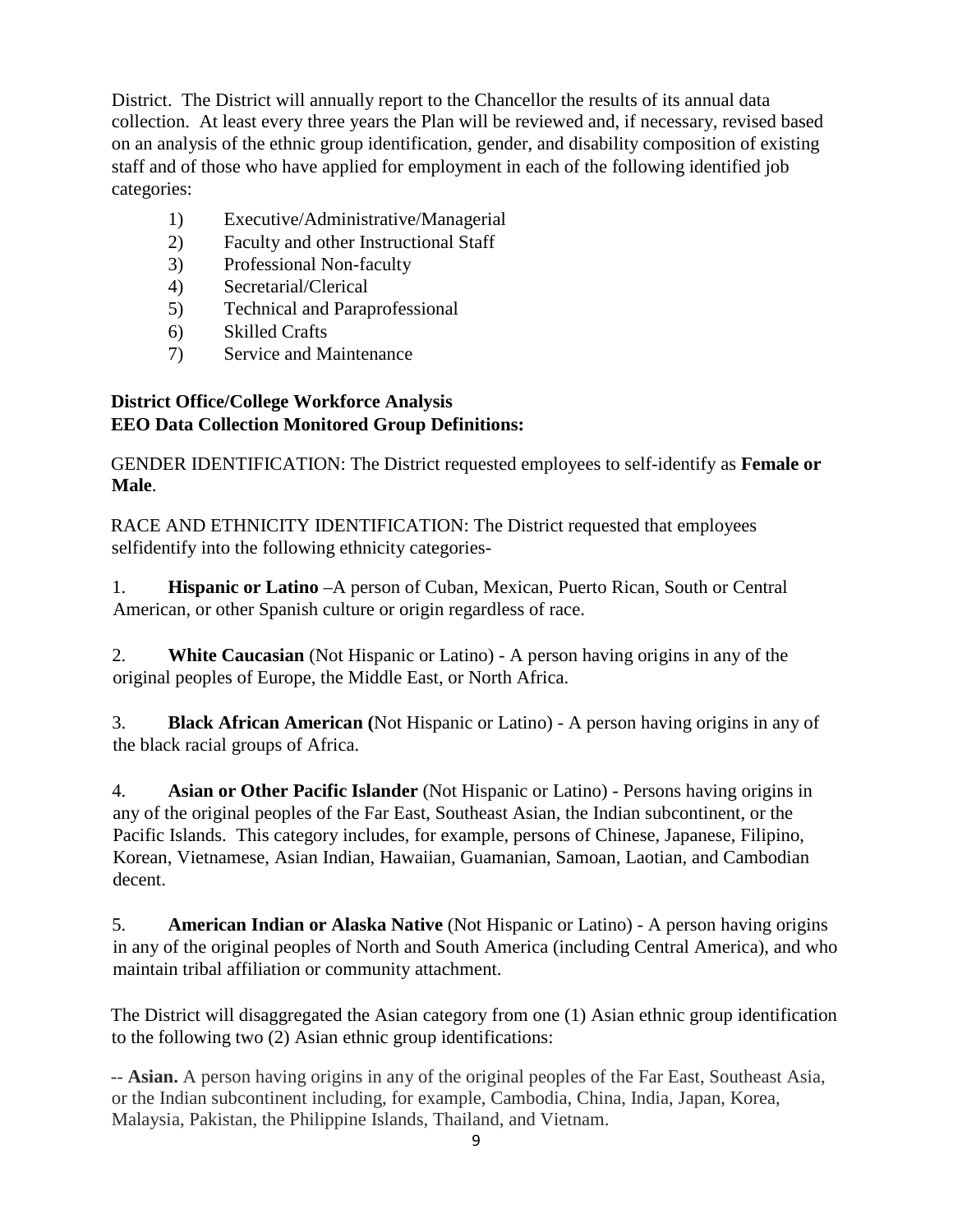-- **Native Hawaiian or Other Pacific Islander.** A person having origins in any of the original peoples of Hawaii, Guam, Samoa, or other Pacific Islands.

The District understands that some persons may identify with multiple ethnic groups, but they shall be counted in only one ethnic group for reporting purposes. All persons will be asked to designate the ethnic group with which he or she most closely identifies.

DISABILITY IDENTIFICATION: The District requests that all employees self-identify their disability status, if any, by using the following definition, consistent with the Fair Employment and Housing Act:

"Disabled person" means any person who (1) has a physical or mental impairment which limits one or more of such person's major life activities, (2) has a record of such impairment, or (3) is regarded as having such impairment.

"Major life activities" means functions such as caring for one's self, performing manual tasks, walking, seeing, hearing, taking, breathing, learning, and working.

# **EEO Data Collection Monitored Group Identification issue:**

There are significant numbers of employees who decline to state their gender, ethnicity, or disability status with the District. The District shall make an effort to accurately capture this information and encourages all persons to provide the above data but understands that this information is voluntarily collected and will not require employees to respond. The District shall distribute its EEO Identification Survey each year during the Fall Semester.

Historical data is provided in Appendix --- and exemplifies the manner in which future data shall be collected.

# **Plan Component 11: Analysis of Degree of Underrepresentation and Significant Underrepresentation**

Section  $53003(c)(7)$  of Title 5 requires that, in the event that the State Chancellor provides new availability data regarding job applicants, districts must analyze the degree to which monitored groups are underrepresented in comparison to their representation in the field or job category in which they are applying. The District EEO Office shall be responsible for developing procedures to implement this requirement if and when availability data becomes available.

Note: The limits placed on data analysis in this section do not affect the District's obligation to review and compare data regarding the District's own employees and applicants.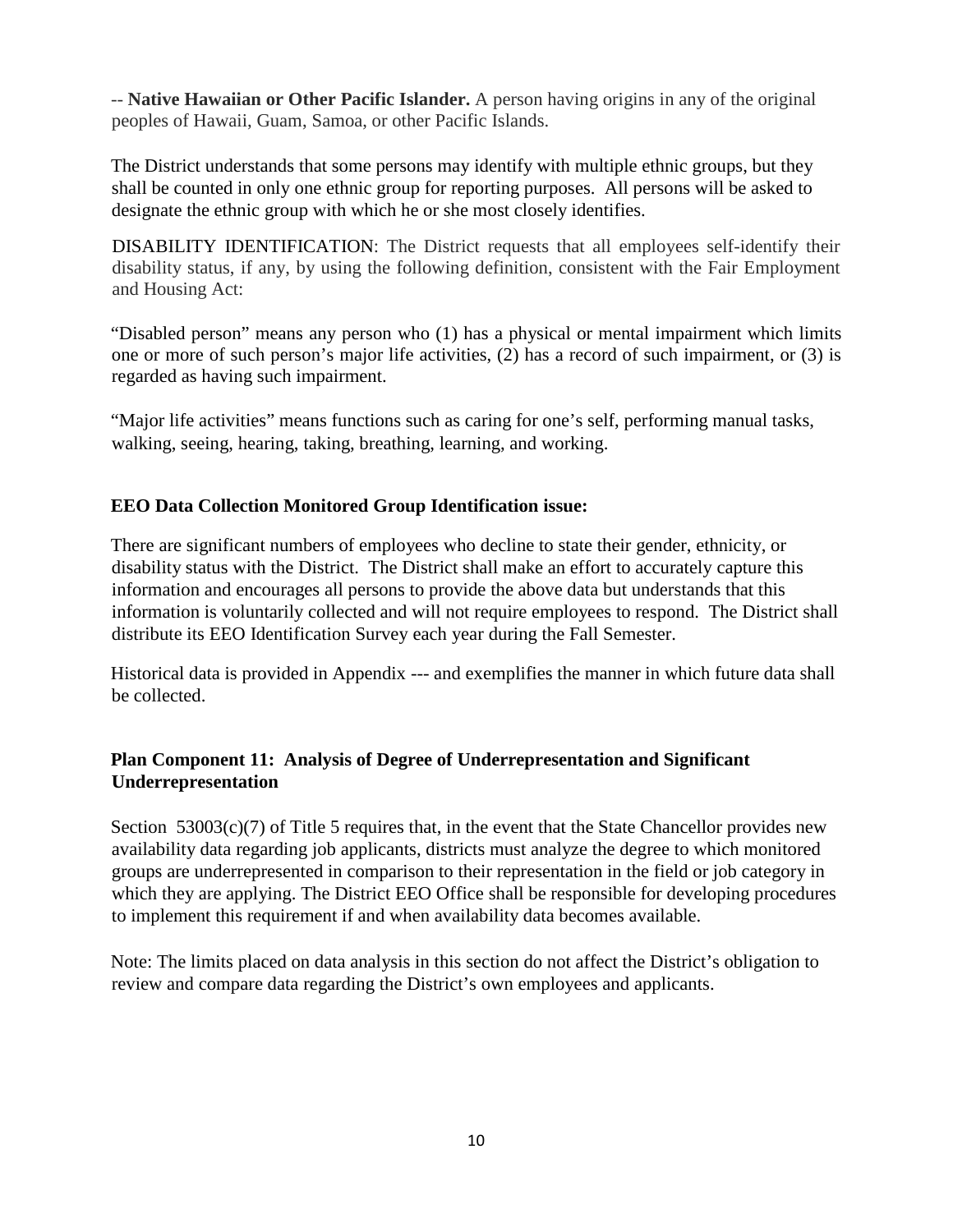# **Plan Component 12: Methods to Address Underrepresentation**

1. Underrepresentation based on availability data.

Section  $53003(c)(8)$  of Title 5 requires EEO Plans to identify steps to be taken if the analysis pursuant to Section 53003(c)(7) and Component 11, reveals underrepresentation of a monitored group. Should the State Chancellor provide the availability data necessary to conduct this analysis, the District EEO Officer will be responsible for developing appropriate measures for addressing findings of underrepresentation and significant underrepresentation.

2. Underrepresentation within the District's workforce and/or applicant pools. CCR, Title 5, §§ 53003(c)(9)

The District will l review the information gathered pursuant to Plan Component 10, to determine if significant underrepresentation of a monitored group may be the result of non-job-related factors in the employment process. For the purposes of Plan Component 13, the phases of the employment process include, but are not limited to, recruitment, hiring, retention and promotion. The information to be reviewed shall include, but need not be limited to:

- 1. Longitudinal analysis of data regarding job applicants, gathered pursuant to Plan Component 10, to identify whether over multiple job searches, a monitored group is disproportionately failing to move from the initial applicant pool, to the qualified applicant pool;
- 2. Analysis of data regarding potential job applicants, to the extent provided by the State Chancellor, which may indicate significant underrepresentation of a monitored group; and
- 3. Analysis pursuant to section  $53003(c)(7)$  to determine whether the group is significantly underrepresented.

Where the above-described review identifies that significant underrepresentation of a monitored group may be the result of non-job-related factors in the employment process, the District shall implement additional measures designed to address the specific area of concern. These additional measures shall include the following:

1. Review its recruitment procedures and identify and implement any additional measures which might reasonably be expected to attract candidates from the significantly underrepresented group;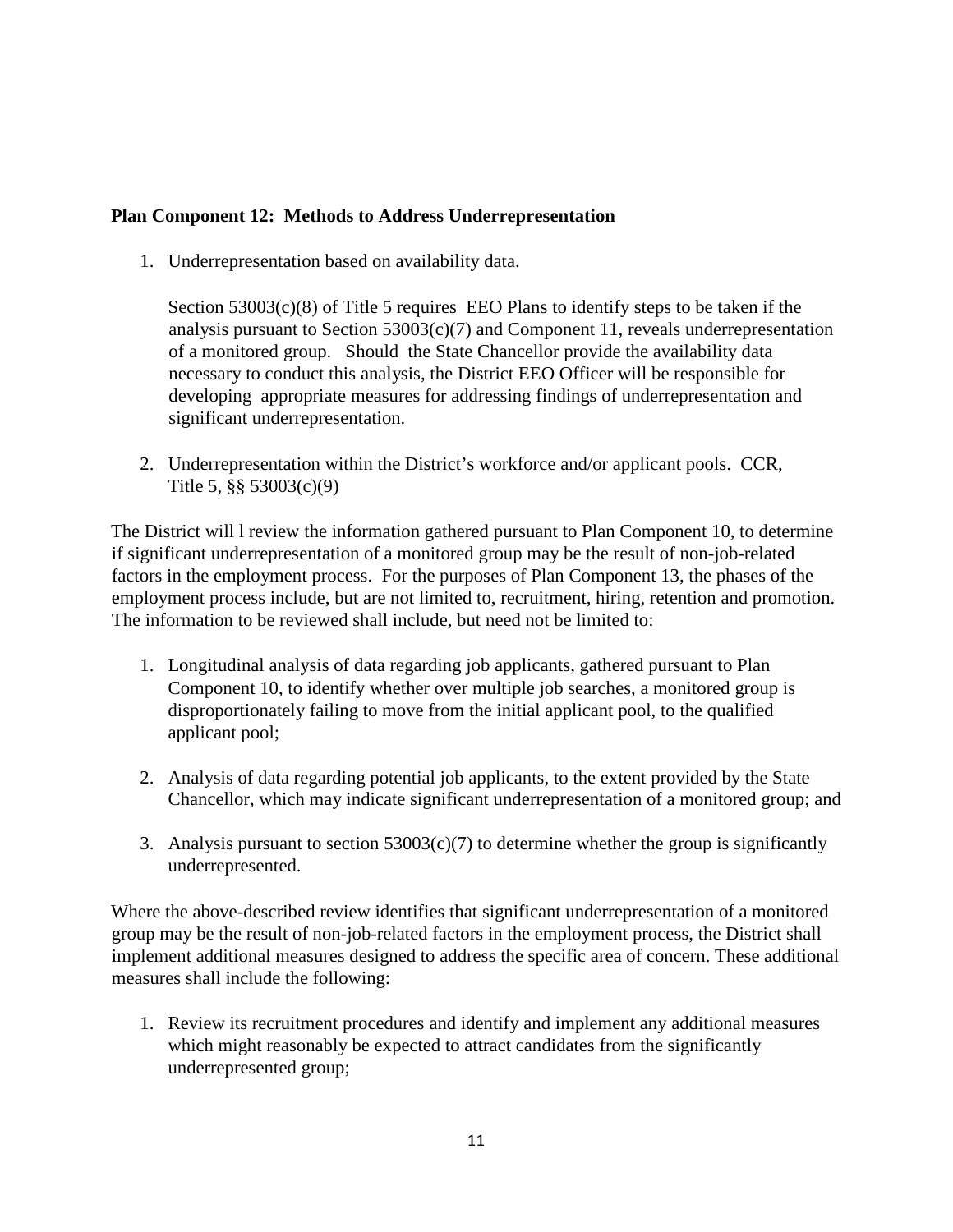- 2. Consider various other means of reducing the significant underrepresentation which do not involve taking monitored group status into account, and implement any such techniques which are determined to be feasible and potentially effective;
- 3. Determine whether the group is still significantly underrepresented in the category or categories in question after the measures described in (1) and (2) have been in place a reasonable period of time; and
- 4. Review each locally established "required," "desired" or "preferred" qualification being used to screen applicants for positions in the job category to determine if it is job-related and consistent with:
	- a. Any requirements of federal law; and
	- b. Qualifications which the Board of Governors has found to be job-related throughout the community college system, including the requirement that applicants for academic and administrative positions demonstrate sensitivity to the diversity of community college students; or
- 5. Discontinue the use of any locally established qualification that has not been found to satisfy the requirements set forth in paragraph (4) of this subdivision;
- 6. Continue using qualification standards meeting the requirements of paragraph (4) of this subdivision only where no alternative qualification standard is reasonably available which would select for the same characteristics, meet the requirements of paragraph (4) and be expected to have a less exclusionary effect; and
- 7. Consider the implementation of additional measures designed to promote diversity that are reasonably calculated to address the area of specific need.

For the purposes of this Plan Component, "a reasonable period of time" means three years, or such longer period as the California Community Colleges Chancellor's Office may approve, upon the request of the Equal Employment Opportunity Advisory Committee and the District Chancellor, where the District has not filled enough positions to appreciably affect its work force in the job category in question.

Nothing in this Plan Component shall be construed to prohibit the District from taking any other steps it concludes are necessary to ensure equal employment opportunity, provided that such actions are consistent with the requirements of federal and state constitutional and statutory nondiscrimination law. These steps may include:

1) Having the Equal Employment Opportunity Advisory Committee, in conjunction with appropriate human resources staff, review the district's recruitment procedures and make recommendations on modifications that would address the underrepresentation.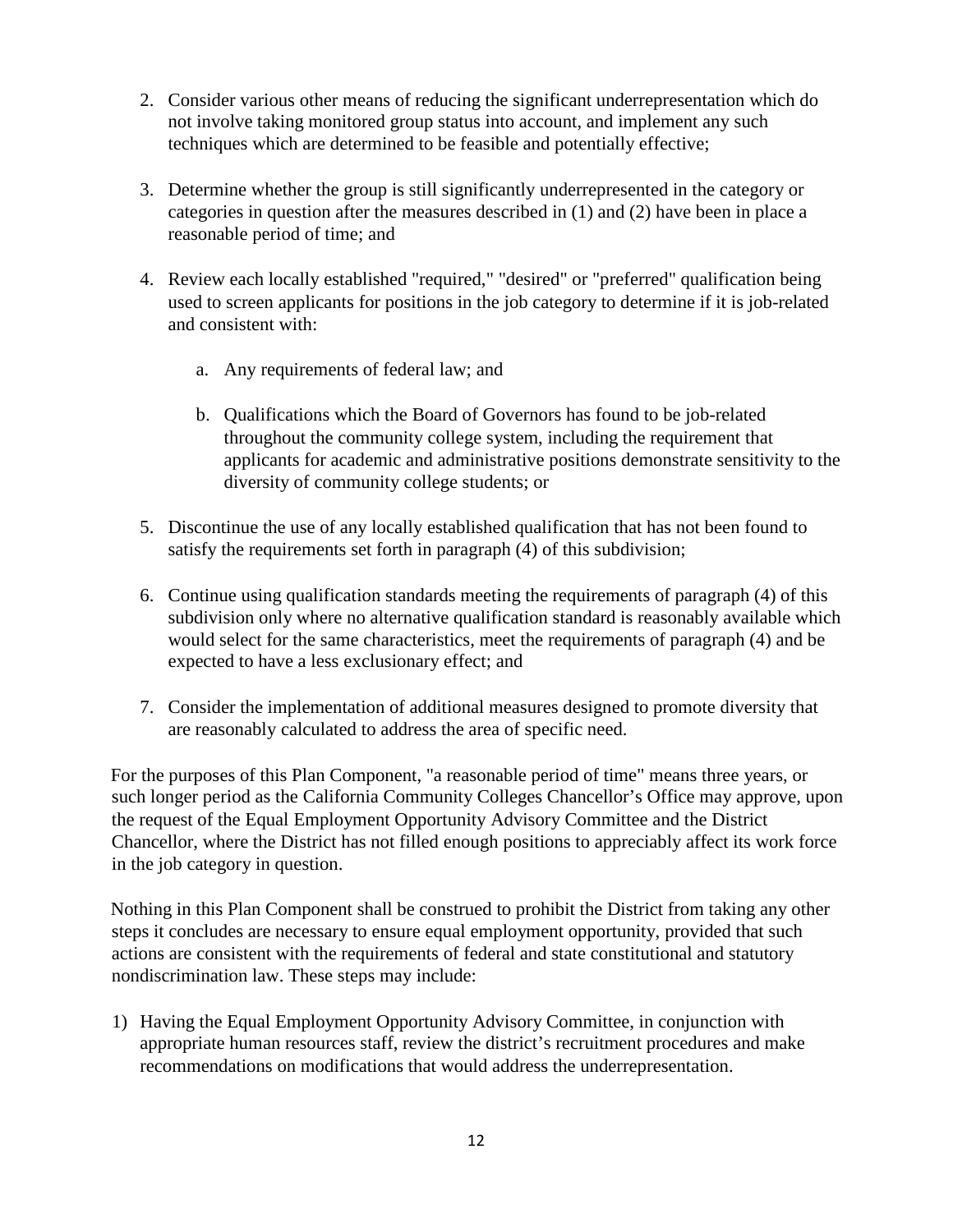- 2) Increasing the advertising and recruitment budget for a three-year period to ensure that recruitment is broad and inclusive.
- 3) Requiring that the responsible administrator for the division or department where the significant underrepresentation occurs develop, in conjunction with the equal employment opportunity officer, recruitment and hiring action plan to assist in addressing the significant underrepresentation. The action plan will include, but is not limited to:
	- a) Additional locations or resources to advertise positions that would likely attract candidates from the significantly underrepresented groups;
	- b) Promotion of curricular offerings that would assist in attracting candidates from significantly underrepresented groups;
	- c) Additional training for current faculty and staff on the value of a diverse workforce;
	- d) Recommended changes to the job announcement and screening criteria, including interview questions, which may reasonably be expected to attract candidates from the significantly underrepresented group.
- 4) Focusing attention on its intern programs where graduate students will be provided the opportunity to co-teach a class offered by the district in the significantly underrepresented discipline.
- 5) Actively monitoring the representation rate of each group, which was identified as being significantly underrepresented in one or more categories. If significant underrepresentation persists for a particular group in the job category in question, after the measures described above have been in place for a period of at least three years, the district will**:** 
	- a) Review each locally established "required", "desired", or "preferred" qualification being used to screen applicants for positions in the job category to determine if it is job-related and consistent with business necessity through a process meeting the requirements of federal law.
	- b) Discontinue the use of any locally established qualification that is not found to satisfy the requirements set forth in the previous paragraph and continue using qualification standards meeting the requirements in the previous paragraph only where no alternative qualification standard is reasonably available which would select for the same characteristics, meet the requirements of the previous paragraph, and be expected to have a less exclusionary effect.
	- c) Analyze the feasibility of significantly increasing the recruitment budget for another three years.
	- d) Develop a recruitment committee composed of the Chancellor/President, the equal employment opportunity officer, the dean or responsible administrator for the division or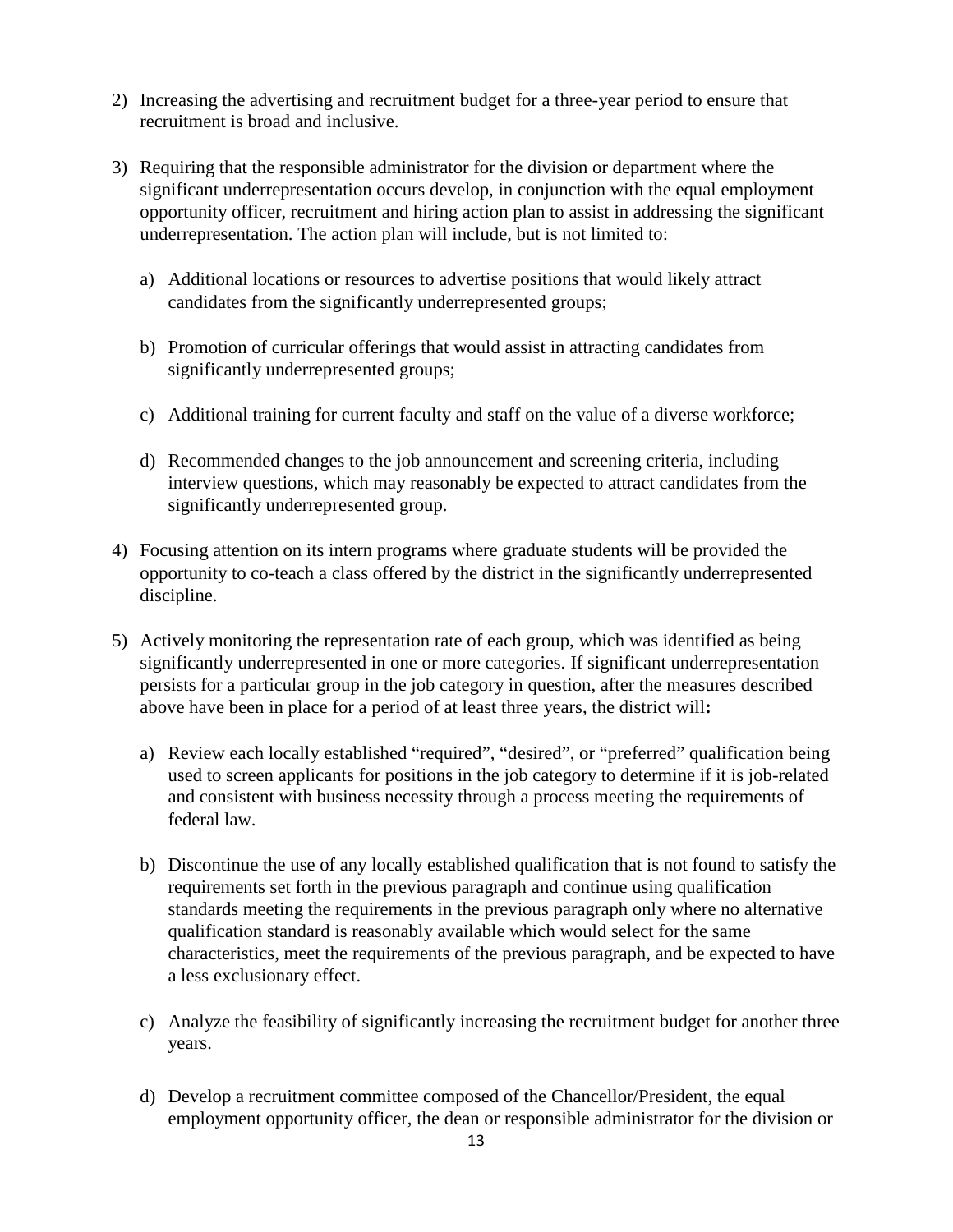department where the significant underrepresentation persists and members of the Equal Employment Opportunity Advisory Committee to review the effectiveness of the recruitment and hiring program described in *section 3* above. The committee will provide recommendations to modify the recruitment and hiring program to better address the significant underrepresentation. The Chancellor/President will be evaluated on his/her ability to successfully implement the recruitment and hiring program.

# **Plan Component 13: Process for Developing and Implementing Strategies that Promote Diversity**

CCR, Title 5, §§ 53003(c)(9) and 53024.

The District is responsible for developing and implementing strategies designed to promote the diversity of its workforce at all levels and demonstrate the District's institutional commitment to diversity. This process shall include the following components.

The District recognizes that multiple approaches are appropriate to fulfill its mission of ensuring equal employment opportunity, the development of a diverse workforce, and the creation of an inclusive, equitable and fair working and learning environment. Equal employment opportunity means that all qualified individuals have a full and fair opportunity to compete for hiring and promotion and to enjoy the benefits of employment with the District. Equal employment opportunity should exist at all levels and in all job categories. Ensuring equal employment opportunity also involves creating an environment that fosters cooperation, acceptance, democracy, and free expression of ideas and is welcoming to men, women, persons with disabilities, and individuals from all ethnic and other groups protected from discrimination.

The District shall take concrete steps to promote, on an on-going basis, equal opportunity, workplace diversity and an inclusive work environment. The District shall also take concrete steps to monitor its progress in these areas.

The Vice Chancellor of Human Resources shall ensure that the specific steps that will be utilized by the District are identified and updated on a regular basis. These concrete steps may include any of the examples listed below, or other measures as identified and developed by the Equal Employment Opportunity Advisory Committee in close consultation with the Vice Chancellor of Human Resources. In identifying and implementing particular strategies, the Vice Chancellor of Human Resources will:

- 1. Work closely with the Advisory Committee, as noted above.
- 2. On an annual basis identify steps that shall be taken.
- 3. Select strategies that, over time, will produce comparative longitudinal information.
- 4. Operate collaboratively and transparently with all stakeholders.
- A. Recruitment and Hiring Strategies

It is the policy of the district to aggressively pursue a program of verifiable recruitment that is inclusive and open to all individuals. Efforts will be undertaken on a regular basis to develop and contact new recruitment sources that ensure diverse pools of candidates.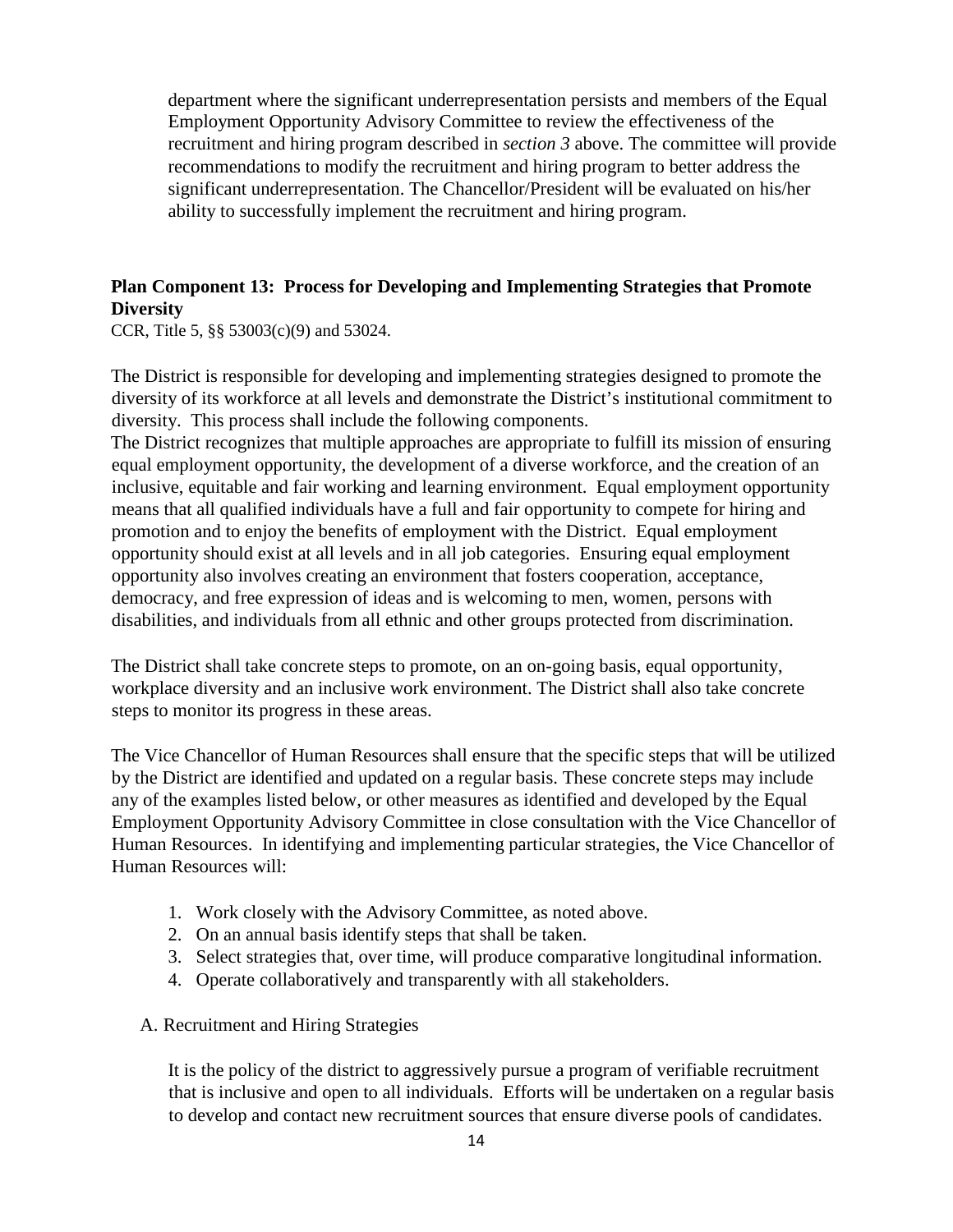Diverse pools should include, but not be limited to, men, women, persons with disabilities, and individuals from all ethnic and other groups protected from discrimination. The Equal Employment Opportunity Advisory Committee is encouraged to utilize and notify the district of additional recruitment options that may enable the district to obtain a diverse pool of applicants.

The district will include in the recruitment section of its recruitment and hiring procedures the following provisions:

- (1) Recruitment for all open positions shall include, but not be limited to, placement of job announcements in the following instruments:
- (2) General circulation newspapers, general circulation publications, and general market radio and television stations, including electronic media.
- (3) Local and regional community newspapers.
- (4) Newspapers, publications, and radio and television stations that provide information in languages other than English and to low-income communities.
- (5) Publications, including electronic media that are distributed to the general market and to newspapers, publications, and radio and television stations, whose primary audience is comprised of groups found to be underrepresented in the district's workforce.
- (6) Recruitment booths at job fairs or conferences oriented to both the general market and the economically disadvantaged as well as those events drawing significant participation by groups found to be underrepresented in the district's workforce.
- (7) At least every two years, or when employment data indicate a necessity, the district shall host an open house for persons interested in employment with the district. The open house will allow potential candidates to meet deans, division chairs, faculty, and classified employees of the district. Attendees will be provided with information regarding current job openings, the demographic makeup of the student body, hiring criteria and procedures, and information on the district's commitment to equal employment opportunity. Efforts will be made to attract diverse groups of individuals to the open house.

The district's recruitment and hiring procedures section on "Job Announcements" will be revised to include the following provisions:

(1) Job announcements will state clearly job specifications setting forth the knowledge, skills, and abilities necessary to job performance. For all positions, job requirements will include demonstrated sensitivity to and understanding of the diverse academic, socioeconomic, cultural, disability, and ethnic backgrounds of community college students. Job specifications, including any "required," "desired," or "preferred" qualifications beyond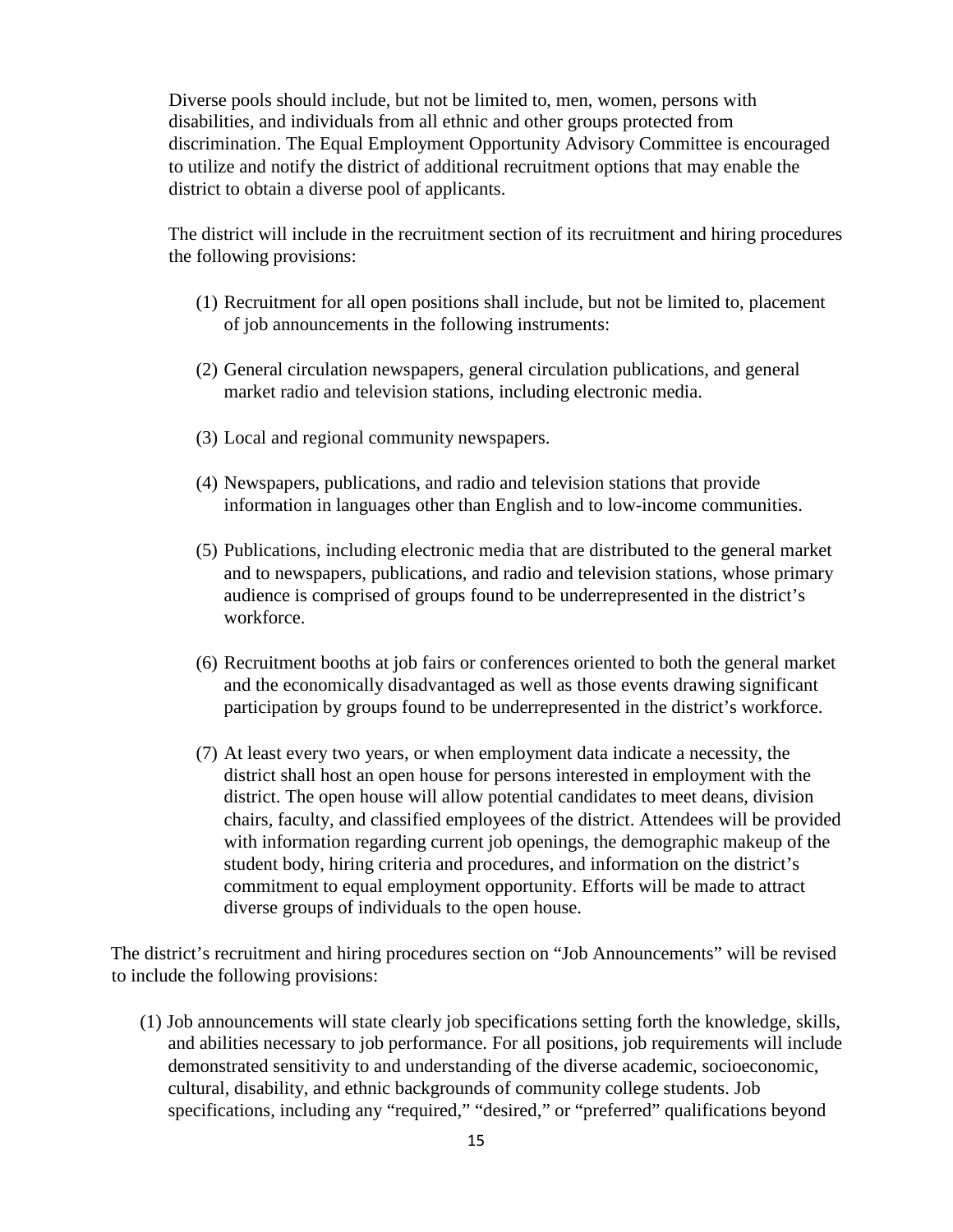the state minimum qualifications which the district wishes to utilize, will be reviewed by the equal employment opportunity officer before the position is announced, to ensure conformity with equal employment regulations and state and federal nondiscrimination laws. All job announcements shall state that the district is an "Equal Opportunity Employer."

- B. Examples of the additional strategies that may be utilized by the District to promote diversity include:
	- 1) Conduct diversity dialogues, forums, and cross-cultural workshops.
	- 3) Involve guest speakers from underrepresented groups who are in leadership positions and who may engage both students and employees.
	- 4) Highlight the District's equal employment opportunity and diversity policies in job announcements and in its recruitment, marketing, and other publications. Include in job announcements language indicating that candidates are required to demonstrate that they can infuse diversity into their major job duties.
	- 5) Conduct campus climate studies to identify areas for attention.
	- 6) Review and revise college/District publications and other marketing tools to reflect diversity in pictures, graphics, and text to project an inclusive image.
	- 7) Offer a series of Equal Employment Opportunity /diversity workshops for faculty and staff.
	- 8) Evaluate administrators yearly on their ability and efforts to meet the District's equal employment opportunity and diversity efforts.
	- 9) Maintain an Equal Employment Opportunity online presence on the District's website by highlighting the District's diversity and equal employment opportunity, ADA, sexual harassment and nondiscrimination policies, procedures and programs on the District's website. The website will also list contact persons for further information on all of these topics.
	- 10) Promote various cultural celebrations on campus.
	- 11) Recognize multilingualism and knowledge of multiculturalism as a desired, and when appropriate, required skill and qualification for community college employees.
	- 12) Maintain No Place for Hate designation that is visible and valued.
	- 13) Promote leadership opportunities, such as the Latina Leadership Network, for staff, faculty and students.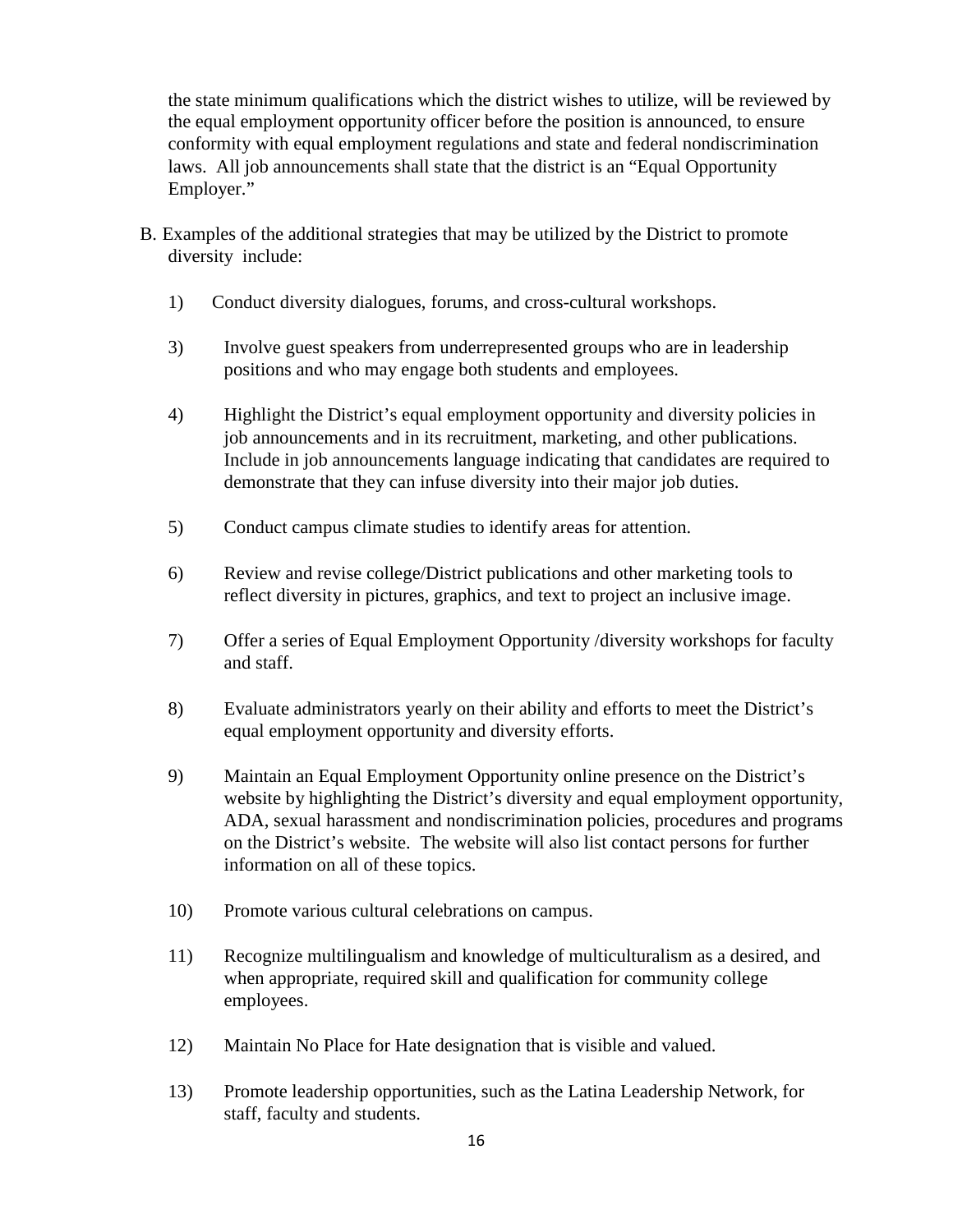- 14) Seek direct contact with student, professional, community and other organizations that represent the diverse community we serve. These organizations can serve as resources for referring potential candidates.
- 15) Conduct exit interviews with employees who voluntary leave the district, maintain a data base of exit interviews, analyze the data for patterns impacting particular monitored groups, and implement concrete measures that utilize this information;
- 16) Maintain a variety of programs to support newly-hired employees such as mentoring, professional development, and leadership opportunities
- 17) Audit and update job descriptions and/or job announcements
- 18) Ensure the timely and thorough investigation of all harassment and discrimination complaints.

# **Plan Component 14: Persons with Disabilities**

CCR, Title 5, § 53025

Applicants and employees with disabilities shall receive reasonable accommodations consistent with the requirements of Government Code, sections 11135 et seq. and 12940(m); section 504 of the Rehabilitation Act of 1973; and the Americans with Disabilities Act. Such accommodations may include, but are not limited to, job site modifications, job restructuring, part-time work schedules, flexible scheduling, reassignment to a reasonably equivalent vacant position, adaptive equipment, and auxiliary aides such as readers, interpreters, and note takers.

# **Component 15: Graduate Assumption Program of Loans for Education**

Education Code §§ 87106 and 69618 et seq.

- 1. The District will encourage community college students to become qualified for and seek employment as higher education employees. The District will also consider strategies to inform students about the opportunity to participate in the Graduate Assumption of Loans Program for Education when the program is funded and available.
- 2. The District will inform graduate students in local colleges and universities about the benefits of employment in higher education through participation in area job fairs and similar employee recruitment events.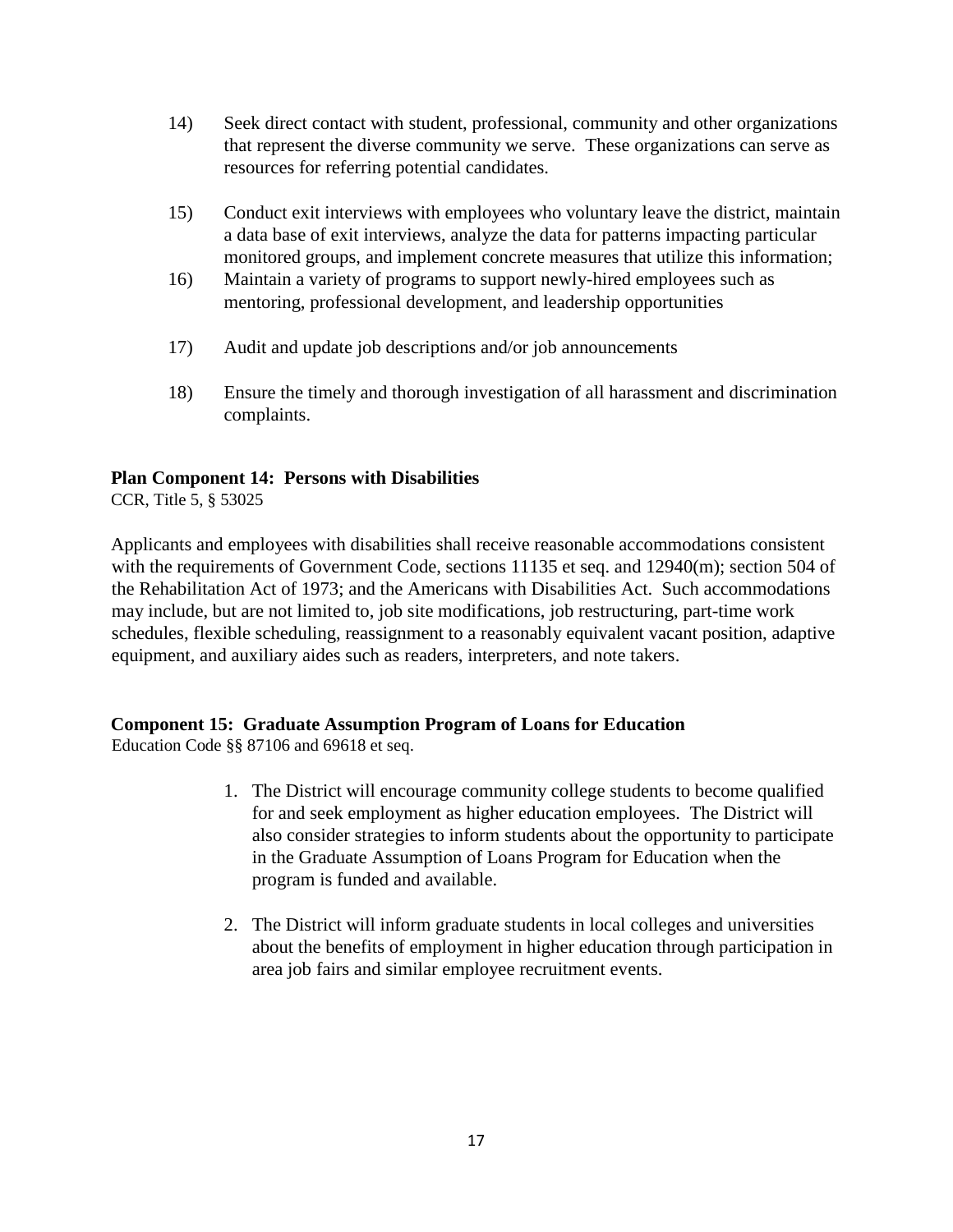#### **APPENDIX A**

# **ORGANIZATIONS FOR ANNUAL WRITTEN NOTICE PER PLAN COMPONENT 9**

Ed Join CCC Registry Inside Higher Ed Higher Ed Jobs cal.jobs.ca.gov Latina Leadership Network Gay And Lesbian Alliance of the Central Coast (GALA) Parents, Families and Friends of Lesbians and Gays (PFLAG)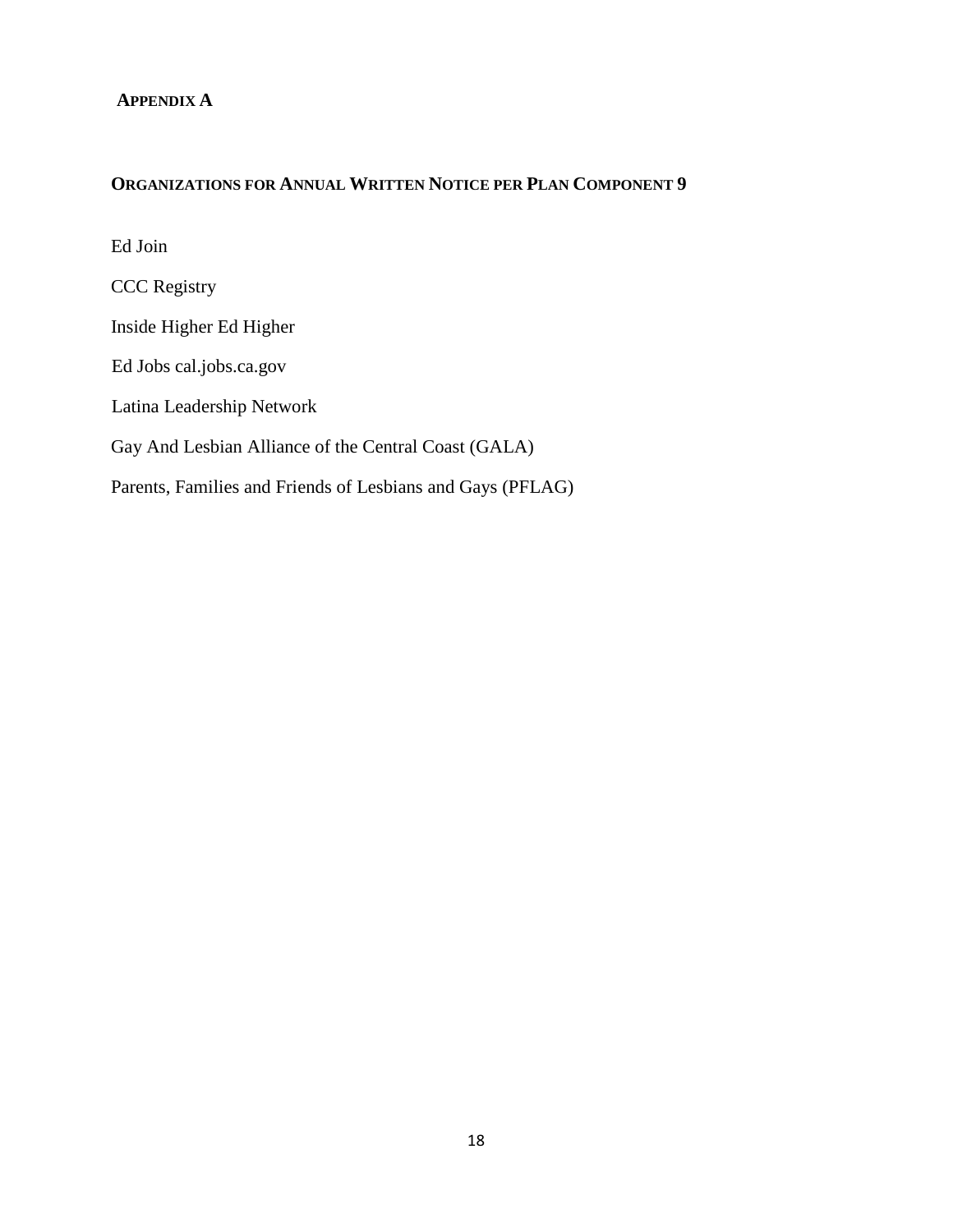# **APPENDIX B**

# **HISTORICAL DEMOGRAPHIC DATA**

# **Bakersfield College (BC) Workforce Analysis:**

|                                  |                  |                |                          |        | American                     | Asian/                   | Black/              |                          |                     | Other/                 |
|----------------------------------|------------------|----------------|--------------------------|--------|------------------------------|--------------------------|---------------------|--------------------------|---------------------|------------------------|
| <b>Bakersfield College</b>       | Term             | <b>Total</b>   | Female                   | Male   | Indian/                      | Filipino/                | African             | Hispanic/                | White/              | Unknown                |
| <b>Employee Type</b>             |                  |                |                          |        | Alaskan<br><b>Native</b>     | Pacific<br>Islander      | American            | Latino                   | Caucasian           | Race                   |
|                                  | Fall             | 737            | 56.2%                    | 43.8%  | 1.2%                         | 3.8%                     | 4.1%                | 20.8%                    | 65.0%               | 5.2%                   |
|                                  | 2012             |                |                          |        |                              |                          |                     |                          |                     |                        |
| <b>All Employees</b>             | Fall<br>2011     | 772            | 57.4%                    | 42.6%  | 1.3%                         | 3.1%                     | 4.5%                | 20.6%                    | 64.8%               | 5.7%                   |
|                                  | <b>Fall 2012</b> | 33             | 54.5%                    | 45.5%  | $\overline{\phantom{a}}$     | 9.1%                     | 6.1%                | 18.2%                    | 51.5%               | 15.2%                  |
| Exec/Admin                       | <b>Fall 2011</b> | 31             | 64.5%                    | 35.5%  | $\qquad \qquad \blacksquare$ | 3.2%                     | 12.9%               | 16.1%                    | 51.6%               | 16.1%                  |
|                                  | <b>Fall 2012</b> | 251            | 48.6%                    | 51.4%  | 0.8%                         | 4.0%                     | 4.0%                | 10.0%                    | 76.1%               | 5.2%                   |
| <b>Faculty Full-Time</b>         | <b>Fall 2011</b> | 248            | 49.6%                    | 50.4%  | 0.8%                         | 3.6%                     | 4.0%                | 10.5%                    | 75.8%               | 5.2%                   |
|                                  | <b>Fall 2012</b> | 208            | 52.9%                    | 47.1%  | 1.4%                         | 2.9%                     | 2.4%                | 16.8%                    | 73.6%               | 2.9%                   |
| Faculty-Part-Time                | <b>Fall 2011</b> | 232            | 53.0%                    | 47.0%  | 1.7%                         | 2.6%                     | 2.6%                | 14.2%                    | 74.1%               | 4.7%                   |
| Professional/                    | <b>Fall 2012</b> | 30             | 70.0%                    | 30.0%  |                              | $\overline{a}$           | 6.7%                | 36.7%                    | 50.0%               | 6.7%                   |
| Non-faculty                      | <b>Fall 2011</b> | 32             | 68.8%                    | 31.3%  |                              |                          | 6.3%                | 34.4%                    | 53.1%               | 6.3%                   |
|                                  | <b>Fall 2012</b> | 34             | 79.4%                    | 20.6%  | 2.9%                         | 11.8%                    |                     | 32.4%                    | 47.1%               | 5.9%                   |
|                                  |                  |                |                          |        |                              |                          |                     |                          |                     |                        |
| Secretarial/ Clerical            | <b>Fall 2011</b> | 37             | 81.1%                    | 18.9%  | 2.7%                         | 10.8%                    |                     | 35.1%                    | 43.2%               | 8.1%                   |
| Service/                         | <b>Fall 2012</b> | 66             | 28.8%                    | 71.2%  | 3.0%                         | 1.5%                     | 4.5%                | 42.4%                    | 40.9%               | 7.6%                   |
| Maintenance                      | <b>Fall 2011</b> | 66             | 27.3%                    | 72.7%  | 3.0%                         | 1.5%                     | 3.0%                | 45.5%                    | 42.4%               | 4.5%                   |
|                                  | <b>Fall 2012</b> | $\overline{2}$ |                          | 100.0% | $\blacksquare$               |                          | 50.0%               |                          | 50.0%               |                        |
| <b>Skilled Craft</b>             | <b>Fall 2011</b> | 2              | $\overline{\phantom{a}}$ | 100.0% | $\overline{\phantom{0}}$     | $\overline{\phantom{a}}$ | 50.0%               | $\overline{\phantom{a}}$ | 50.0%               |                        |
| Technical/                       | <b>Fall 2012</b> | 113            | 85.8%                    | 14.2%  | 0.9%                         | 3.5%                     | 6.2%                | 32.7%                    | 52.2%               | 4.4%                   |
| Paraprofessional                 | <b>Fall 2011</b> | 124            | 86.3%                    | 13.7%  | 0.8%                         | 2.4%                     | 8.1%                | 33.1%                    | 50.0%               | 5.6%                   |
| Persons with                     | <b>Fall 2012</b> | 24             |                          |        |                              |                          |                     |                          |                     |                        |
|                                  |                  |                |                          |        |                              |                          |                     |                          |                     |                        |
| <b>Disabilities</b>              | <b>Fall 2011</b> | 28             |                          |        |                              |                          |                     |                          |                     |                        |
|                                  |                  |                |                          |        |                              |                          |                     |                          |                     |                        |
| <b>Bakersfield College</b>       |                  |                |                          |        | American                     | Asian/                   | Black/              |                          |                     | Other/                 |
| <b>Student</b><br>Demographics   | Term             | Total          | Female                   | Male   | Indian/<br>Alaskan           | Filipino/<br>Pacific     | African<br>American | Hispanic/<br>Latino      | White/<br>Caucasian | <b>Unknown</b><br>Race |
| <b>Students Enrolled at</b>      | <b>Fall 2012</b> | 17,796         | 55.3%                    | 44.1%  | <b>Native</b><br>0.6%        | <b>Islander</b><br>5.0%  | 6.0%                | 55.7%                    | 28.5%               | 4.3%                   |
|                                  |                  |                |                          |        |                              |                          |                     |                          |                     |                        |
| Census                           | <b>Fall 2011</b> | 17,876         | 55.7%                    | 43.9%  | 0.8%                         | 4.7%                     | 7.1%                | 53.8%                    | 30.0%               | 3.7%                   |
|                                  |                  |                |                          |        |                              |                          |                     |                          |                     |                        |
| <b>Bakersfield College</b>       |                  |                |                          |        | American<br>Indian/          | Asian/<br>Filipino/      | Black/<br>African   | Hispanic/                | White/              | Two or<br>More         |
| Service Area<br>Demographics     | Year             | Total          | Female                   | Male   | Alaskan<br>Native            | Pacific<br>Islander      | American            | Latino                   | Caucasian           | Races                  |
| Adult<br>Population<br>Age 18-65 | 2011             | 455,036        | 47.5%                    | 52.5%  | 0.7%                         | 4.8%                     | 5.8%                | 51.8%                    | 36.1%               | 0.8%                   |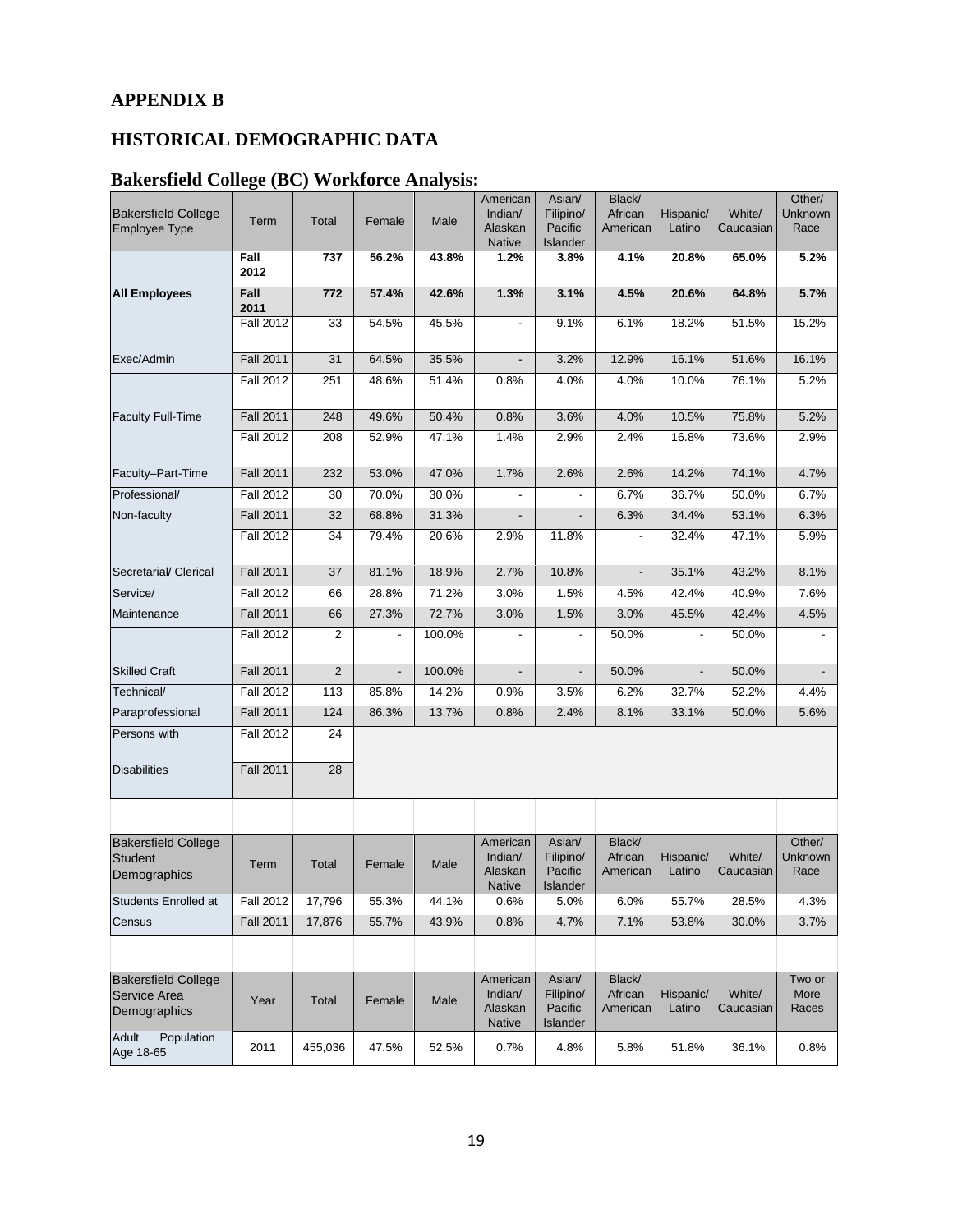**Gender Analysis** – Overall, in Fall 2012, 55% of all employees at BC were female. When comparing the gender distribution between Fall 2011 and Fall 2012, there were no substantial changes within employment types at BC. There are significant gender representation differences in the following employment types: 70% female for professional non- faculty, 80% female for secretarial clerical, 29% female in service maintenance, and 86% female for technical paraprofessional. The student population at BC is 56% female.

**Ethnicity Analysis** – Overall, in Fall 2012, the majority of self-identified employees in employment type categories were White. When disaggregated by employee type and ethnicity, there were seven (7) subsections in which no one self-identified. The majority of BC students self-identified as Hispanic Latino at 56%.

| Cerro Coso<br><b>Community College</b><br><b>Employee Type</b>        | Term             | Total       | Female         | Male                     | American<br>Indian/<br>Alaskan<br><b>Native</b> | Asian/<br>Filipino/<br>Pacific<br>Islander | Black/<br>African<br>American | Hispanic/<br>Latino      | White/<br>Caucasian | Other/<br><b>Unknown</b><br>Race |
|-----------------------------------------------------------------------|------------------|-------------|----------------|--------------------------|-------------------------------------------------|--------------------------------------------|-------------------------------|--------------------------|---------------------|----------------------------------|
|                                                                       | <b>Fall 2012</b> | 312         | 57.4%          | 42.6%                    | 0.3%                                            | 4.5%                                       | 2.6%                          | 8.7%                     | 75.3%               | 8.7%                             |
| <b>All Employees</b>                                                  | <b>Fall 2011</b> | 356         | 56.5%          | 43.5%                    | 0.3%                                            | 4.8%                                       | 3.1%                          | 8.7%                     | 76.1%               | 7.0%                             |
|                                                                       | <b>Fall 2012</b> | 17          | 76.5%          | 23.5%                    | $\sim$                                          | 5.9%                                       |                               | ä,                       | 88.2%               | 5.9%                             |
|                                                                       |                  |             |                |                          |                                                 |                                            |                               |                          |                     |                                  |
| Exec/Admin                                                            | <b>Fall 2011</b> | 16          | 68.8%          | 31.3%                    | $\omega$                                        | 6.3%                                       | $\blacksquare$                | $\overline{\phantom{a}}$ | 87.5%               | 6.3%                             |
|                                                                       | <b>Fall 2012</b> | 58          | 51.7%          | 48.3%                    | 1.7%                                            | 6.9%                                       | 1.7%                          | 1.7%                     | 77.6%               | 10.3%                            |
| <b>Faculty Full-Time</b>                                              | <b>Fall 2011</b> | 57          | 52.6%          | 47.4%                    | $\blacksquare$                                  | 7.0%                                       | 1.8%                          | 1.8%                     | 78.9%               | 10.5%                            |
|                                                                       | <b>Fall 2012</b> | 139         | 47.5%          | 52.5%                    | $\sim$                                          | 2.9%                                       | 3.6%                          | 9.4%                     | 77.0%               | 7.2%                             |
| Faculty-Part-Time                                                     | <b>Fall 2011</b> | 170         | 47.1%          | 52.9%                    | 0.6%                                            | 2.4%                                       | 4.1%                          | 8.8%                     | 79.4%               | 4.7%                             |
| Professional/                                                         | <b>Fall 2012</b> | 5           | 100.0%         |                          | $\omega$                                        | 20.0%                                      | $\blacksquare$                | 20.0%                    | 60.0%               |                                  |
| Non-faculty                                                           | <b>Fall 2011</b> | 5           | 100.0%         | $\overline{\phantom{0}}$ | $\overline{\phantom{a}}$                        | 20.0%                                      |                               | 20.0%                    | 60.0%               |                                  |
|                                                                       | <b>Fall 2012</b> | 16          | 75.0%          | 25.0%                    | $\Box$                                          | ä,                                         | 6.3%                          | ÷,                       | 81.3%               | 12.5%                            |
| Secretarial/ Clerical                                                 | <b>Fall 2011</b> | 18          | 72.2%          | 27.8%                    | $\blacksquare$                                  | $\blacksquare$                             | 5.6%                          | $\blacksquare$           | 83.3%               | 11.1%                            |
| Service/                                                              | <b>Fall 2012</b> | 15          | 6.7%           | 93.3%                    | $\Box$                                          | 13.3%                                      | $\blacksquare$                | 26.7%                    | 33.3%               | 26.7%                            |
| Maintenance                                                           | <b>Fall 2011</b> | 17          | 5.9%           | 94.1%                    | $\overline{\phantom{a}}$                        | 11.8%                                      | $\overline{\phantom{a}}$      | 29.4%                    | 41.2%               | 17.6%                            |
|                                                                       | <b>Fall 2012</b> | $\mathbf 0$ |                | $\overline{a}$           | $\blacksquare$                                  | ٠                                          | ÷                             | ä,                       |                     | ÷,                               |
| <b>Skilled Craft</b>                                                  | <b>Fall 2011</b> | $\mathbf 0$ | $\blacksquare$ | $\Box$                   | $\Box$                                          | $\blacksquare$                             | $\frac{1}{2}$                 | $\blacksquare$           | $\Box$              | $\overline{\phantom{a}}$         |
| Technical/                                                            | <b>Fall 2012</b> | 62          | 83.9%          | 16.1%                    | $\blacksquare$                                  | 3.2%                                       | 1.6%                          | 12.9%                    | 75.8%               | 6.5%                             |
| Paraprofessional                                                      | <b>Fall 2011</b> | 73          | 83.6%          | 16.4%                    | $\Box$                                          | 6.8%                                       | 2.7%                          | 12.3%                    | 71.2%               | 6.8%                             |
| Persons with                                                          | <b>Fall 2012</b> | 9           |                |                          |                                                 |                                            |                               |                          |                     |                                  |
| <b>Disabilities</b>                                                   | <b>Fall 2011</b> | 10          |                |                          |                                                 |                                            |                               |                          |                     |                                  |
|                                                                       |                  |             |                |                          |                                                 |                                            |                               |                          |                     |                                  |
| Cerro Coso<br><b>Community College</b><br><b>Student Demographics</b> | Term             | Total       | Female         | Male                     | American<br>Indian/<br>Alaskan<br><b>Native</b> | Asian/<br>Filipino/<br>Pacific<br>Islander | Black/<br>African<br>American | Hispanic/<br>Latino      | White/<br>Caucasian | Other/<br>Unknown<br>Race        |
| Students Enrolled at                                                  | <b>Fall 2012</b> | 4,903       | 60.1%          | 39.7%                    | 2.5%                                            | 4.0%                                       | 5.7%                          | 27.8%                    | 54.7%               | 5.3%                             |
| Census                                                                | <b>Fall 2011</b> | 5,802       | 62.0%          | 37.7%                    | 2.6%                                            | 4.2%                                       | 6.3%                          | 25.5%                    | 56.5%               | 5.0%                             |
|                                                                       |                  |             |                |                          |                                                 |                                            |                               |                          |                     |                                  |

**Cerro Coso Community College (CCCC) Workforce Analysis:**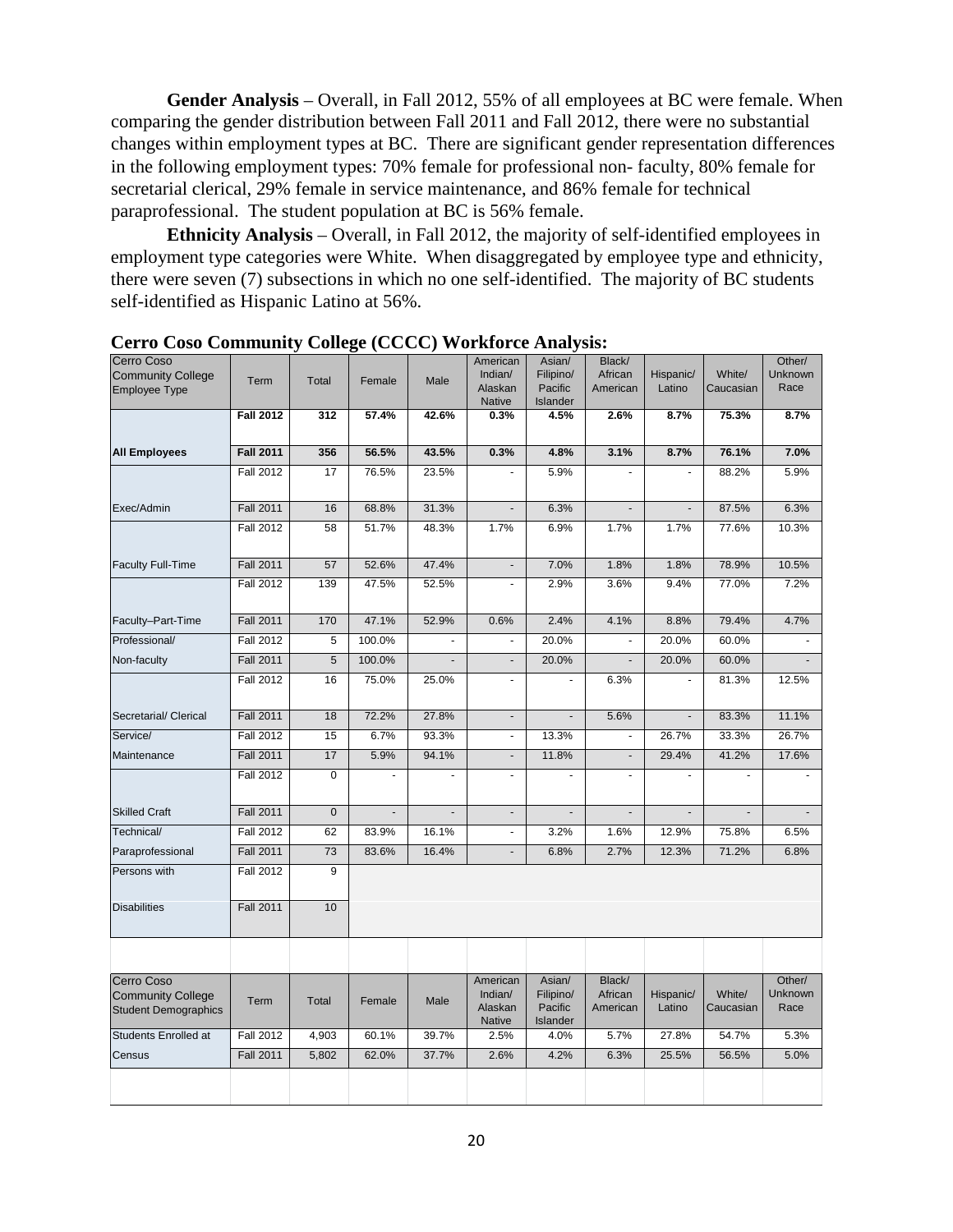| Cerro Coso<br>Service Area<br>Demographics | Year | Total  | Female | Male  | American<br>Indian/<br>Alaskan<br><b>Native</b> | Asian/<br>Filipino/<br>Pacific<br>Islander | Black/<br>African<br>American | Hispanic/<br>Latino | White/<br>Caucasian | Two or<br>More<br>Races |
|--------------------------------------------|------|--------|--------|-------|-------------------------------------------------|--------------------------------------------|-------------------------------|---------------------|---------------------|-------------------------|
| Adult<br>Population<br>Age 18-65           | 2011 | 69.072 | 46.5%  | 53.5% | 2.6%                                            | 2.8%                                       | 4.7%                          | 21.4%               | 67.3%               | 1.2%                    |

**Gender Analysis**– Overall, in Fall 2012, 57% of all employees at CCCC were female. When comparing the gender distribution between Fall 2011 and Fall 2012, there were no substantial changes within employment types at CCCC. In the Fall 2012, there were significant gender representation differences in the following employment types: 76% female for executive administration, 75% female for secretarial clerical, 7% female for service maintenance, and 84% female for technical paraprofessional. The student population at CCCC is 60% female.

**Ethnicity Analysis**– Overall, in Fall 2012, the majority of CCCC self-identified employees in employment type categories were White. In comparing between Fall 2011 and Fall 2012, there were no substantial adjustments in most employment type categories at CCCC. When disaggregated by employee type and ethnicity in Fall 2012, there were thirteen (13) subsections in which no one self-identified. The majority of CCCC students are self-identified as White at 55%.

| Porterville College<br><b>Employee Type</b> | Term             | Total          | Female                   | Male   | American<br>Indian/<br>Alaskan<br><b>Native</b> | Asian/<br>Filipino/<br>Pacific<br>Islander | Black/<br>African<br>American | Hispanic/<br>Latino | White/<br>Caucasian | Other/<br>Unknown<br>Race |
|---------------------------------------------|------------------|----------------|--------------------------|--------|-------------------------------------------------|--------------------------------------------|-------------------------------|---------------------|---------------------|---------------------------|
|                                             | <b>Fall 2012</b> | 261            | 53.6%                    | 46.4%  | 0.8%                                            | 1.5%                                       | 2.3%                          | 21.1%               | 63.6%               | 10.7%                     |
| <b>All Employees</b>                        | <b>Fall 2011</b> | 254            | 52.8%                    | 47.2%  | 1.2%                                            | 2.8%                                       | 1.6%                          | 20.9%               | 61.4%               | 12.2%                     |
|                                             | <b>Fall 2012</b> | 14             | 64.3%                    | 35.7%  | $\blacksquare$                                  |                                            | 14.3%                         | 7.1%                | 64.3%               | 14.3%                     |
| Exec/Admin                                  | <b>Fall 2011</b> | 15             | 53.3%                    | 46.7%  | $\overline{\phantom{a}}$                        | ÷.                                         | 6.7%                          | 6.7%                | 73.3%               | 13.3%                     |
|                                             | <b>Fall 2012</b> | 64             | 48.4%                    | 51.6%  | $\blacksquare$                                  | 3.1%                                       | $\blacksquare$                | 15.6%               | 65.6%               | 15.6%                     |
| <b>Faculty Full-Time</b>                    | <b>Fall 2011</b> | 61             | 50.8%                    | 49.2%  | $\sim$                                          | 1.6%                                       | $\blacksquare$                | 14.8%               | 67.2%               | 16.4%                     |
|                                             | <b>Fall 2012</b> | 90             | 50.0%                    | 50.0%  | $\blacksquare$                                  |                                            | 3.3%                          | 17.8%               | 66.7%               | 12.2%                     |
| Faculty-Part-Time                           | <b>Fall 2011</b> | 88             | 48.9%                    | 51.1%  | $\blacksquare$                                  | 3.4%                                       | 2.3%                          | 18.2%               | 61.4%               | 14.8%                     |
| Professional/                               | <b>Fall 2012</b> | 6              | 66.7%                    | 33.3%  | 16.7%                                           | $\overline{\phantom{a}}$                   | $\overline{\phantom{a}}$      | 16.7%               | 66.7%               |                           |
| Non-faculty                                 | <b>Fall 2011</b> | $\overline{4}$ | 75.0%                    | 25.0%  | 25.0%                                           | $\blacksquare$                             | $\blacksquare$                |                     | 75.0%               | $\overline{\phantom{a}}$  |
|                                             | <b>Fall 2012</b> | 11             | 81.8%                    | 18.2%  | 9.1%                                            | $\overline{\phantom{a}}$                   | $\overline{\phantom{a}}$      | 36.4%               | 54.5%               |                           |
| Secretarial/ Clerical                       | <b>Fall 2011</b> | 11             | 72.7%                    | 27.3%  | 18.2%                                           | $\blacksquare$                             | $\sim$                        | 36.4%               | 45.5%               | $\blacksquare$            |
| Service/                                    | <b>Fall 2012</b> | 10             | 10.0%                    | 90.0%  | $\blacksquare$                                  | $\overline{\phantom{a}}$                   | $\blacksquare$                | 30.0%               | 70.0%               |                           |
| Maintenance                                 | <b>Fall 2011</b> | 12             | 16.7%                    | 83.3%  | $\overline{\phantom{a}}$                        | $\blacksquare$                             | $\overline{\phantom{a}}$      | 33.3%               | 58.3%               | 8.3%                      |
|                                             | <b>Fall 2012</b> | $\overline{2}$ | $\overline{\phantom{a}}$ | 100.0% | $\overline{\phantom{a}}$                        | $\overline{\phantom{a}}$                   | $\overline{\phantom{a}}$      | 50.0%               | 50.0%               |                           |
| <b>Skilled Craft</b>                        | <b>Fall 2011</b> | 2              | $\blacksquare$           | 100.0% | $\sim$                                          | $\overline{\phantom{a}}$                   | $\blacksquare$                | 50.0%               | 50.0%               | $\overline{\phantom{a}}$  |
| Technical/                                  | <b>Fall 2012</b> | 64             | 64.1%                    | 35.9%  | $\sim$                                          | 3.1%                                       | 1.6%                          | 29.7%               | 57.8%               | 7.8%                      |
| Paraprofessional                            | <b>Fall 2011</b> | 61             | 63.9%                    | 36.1%  | $\blacksquare$                                  | 4.9%                                       | 1.6%                          | 29.5%               | 55.7%               | 8.2%                      |
| Persons with                                | <b>Fall 2012</b> | 6              |                          |        |                                                 |                                            |                               |                     |                     |                           |
| <b>Disabilities</b>                         | <b>Fall 2011</b> | $\overline{5}$ |                          |        |                                                 |                                            |                               |                     |                     |                           |

#### **Porterville College (PC) Workforce Analysis:**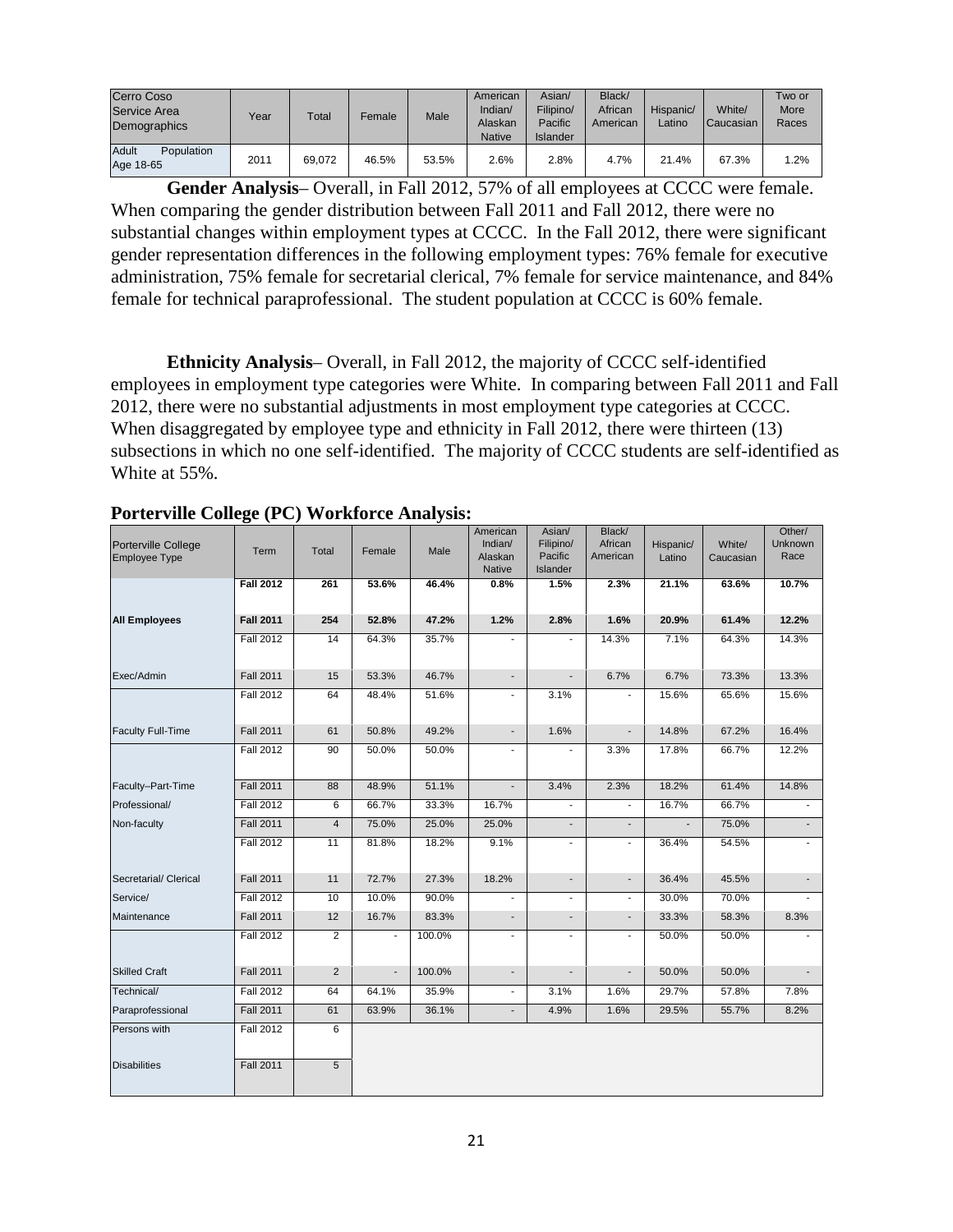| <b>Porterville College</b><br><b>Student</b><br>Demographics | Term             | Total  | Female | Male  | American<br>Indian/<br>Alaskan<br><b>Native</b> | Asian/<br>Filipino/<br>Pacific<br><b>Islander</b> | Black/<br>African<br>American | Hispanic/<br>Latino | White/<br>Caucasian | Other/<br>Unknown<br>Race |
|--------------------------------------------------------------|------------------|--------|--------|-------|-------------------------------------------------|---------------------------------------------------|-------------------------------|---------------------|---------------------|---------------------------|
| Students Enrolled at                                         | <b>Fall 2012</b> | 3,887  | 62.3%  | 37.5% | 0.7%                                            | 4.9%                                              | 1.7%                          | 66.3%               | 24.0%               | 2.5%                      |
| <b>Census</b>                                                | <b>Fall 2011</b> | 4,186  | 63.3%  | 36.4% | 0.6%                                            | 5.5%                                              | 2.1%                          | 64.2%               | 25.0%               | 2.6%                      |
|                                                              |                  |        |        |       |                                                 |                                                   |                               |                     |                     |                           |
| Porterville College<br>Service Area<br>Demographics          | Term             | Total  | Female | Male  | American<br>Indian/<br>Alaskan<br><b>Native</b> | Asian/<br>Filipino/<br>Pacific<br><b>Islander</b> | Black/<br>African<br>American | Hispanic/<br>Latino | White/<br>Caucasian | Two or<br>More<br>Races   |
| <b>Adult Population</b><br>Age<br>18-65                      | 2011             | 64,062 | 49.4%  | 50.6% | 1.1%                                            | 3.4%                                              | 0.6%                          | 64.3%               | 30.0%               | 0.6%                      |

**Gender Analysis** – Overall, in Fall 2012, 54% of all employees at PC were female. When comparing the gender distribution between Fall 2011 and Fall 2012, there were no substantial changes within employment types at PC. In Fall 2012, there were significant gender representation differences in the following employment types: 64% female for executive administration, 67% female for professional non faculty, 82% female for secretarial clerical,10% female for service maintenance, and 64% female for technical paraprofessional. The student population at PC is 62% female.

**Ethnicity Analysis** – Overall, in Fall 2012, the majority of self-identified PC employees in employment type categories were White. In comparing between Fall 2011 and Fall 2012, there were no substantial adjustments in most employment type categories at PC. When disaggregated by employee type and ethnicity in Fall 2012, there were sixteen (16) subsections in which no one self-identified. The majority of PC students are self-identified as Hispanic Latino at 66%.

|                        |                  |                |                          |        | American                 | Asian/                   | Black/                   |           |           | Other/         |
|------------------------|------------------|----------------|--------------------------|--------|--------------------------|--------------------------|--------------------------|-----------|-----------|----------------|
| <b>District Office</b> | Term             | <b>Total</b>   | Female                   | Male   | Indian/                  | Filipino/                | African                  | Hispanic/ | White/    | Unknown        |
| <b>Employee Type</b>   |                  |                |                          |        | Alaskan                  | Pacific                  | American                 | Latino    | Caucasian | Race           |
|                        |                  |                |                          |        | <b>Native</b>            | Islander                 |                          |           |           |                |
|                        | <b>Fall 2012</b> | 88             | 59.1%                    | 40.9%  | 1.1%                     | 6.8%                     | 3.4%                     | 22.7%     | 62.5%     | 3.4%           |
|                        |                  |                |                          |        |                          |                          |                          |           |           |                |
| <b>All Employees</b>   | <b>Fall 2011</b> | 90             | 62.2%                    | 37.8%  | 1.1%                     | 6.7%                     | 1.1%                     | 24.4%     | 61.1%     | 5.6%           |
|                        | <b>Fall 2012</b> | 30             | 46.7%                    | 53.3%  | 3.3%                     | $\blacksquare$           | 3.3%                     | 13.3%     | 76.7%     | 3.3%           |
| Exec/Admin             | <b>Fall 2011</b> | 36             | 47.2%                    | 52.8%  | 2.8%                     |                          | $\overline{\phantom{a}}$ | 19.4%     | 72.2%     | 5.6%           |
| Professional/          | <b>Fall 2012</b> | 14             | 28.6%                    | 71.4%  | $\overline{\phantom{a}}$ | 35.7%                    | 7.1%                     | 14.3%     | 28.6%     | 14.3%          |
| Non-faculty            | <b>Fall 2011</b> | 12             | 33.3%                    | 66.7%  | $\overline{\phantom{a}}$ | 33.3%                    | $\overline{\phantom{a}}$ | 16.7%     | 33.3%     | 16.7%          |
|                        | <b>Fall 2012</b> | 14             | 92.9%                    | 7.1%   | $\overline{\phantom{a}}$ |                          | $\overline{\phantom{a}}$ | 28.6%     | 71.4%     |                |
| Secretarial/ Clerical  | <b>Fall 2011</b> | 14             | 92.9%                    | 7.1%   | $\overline{\phantom{a}}$ | $\blacksquare$           | $\overline{\phantom{a}}$ | 28.6%     | 64.3%     | 7.1%           |
| Service/               | <b>Fall 2012</b> | 5              | ۰.                       | 100.0% | $\overline{\phantom{a}}$ | $\overline{\phantom{a}}$ | $\overline{\phantom{a}}$ | 20.0%     | 80.0%     |                |
| Maintenance            | <b>Fall 2011</b> | $\overline{4}$ | $\overline{\phantom{a}}$ | 100.0% | -                        | $\overline{\phantom{a}}$ | $\overline{\phantom{a}}$ | 25.0%     | 75.0%     |                |
| Technical/             | <b>Fall 2012</b> | 25             | 84.0%                    | 16.0%  | -                        | 4.0%                     | 4.0%                     | 36.0%     | 56.0%     | $\blacksquare$ |
| Paraprofessional       | <b>Fall 2011</b> | 24             | 91.7%                    | 8.3%   | $\overline{\phantom{a}}$ | 8.3%                     | 4.2%                     | 33.3%     | 54.2%     |                |
| Persons with           | <b>Fall 2012</b> | 1              |                          |        |                          |                          |                          |           |           |                |
| <b>Disabilities</b>    | <b>Fall 2011</b> | $\mathbf{1}$   |                          |        |                          |                          |                          |           |           |                |

# **District Office (DO) Workforce Analysis:**

**Gender Analysis** – Overall, in Fall 2012, 59% of all employees at DO were female. When comparing the gender distribution between Fall 2011 and Fall 2012, there were no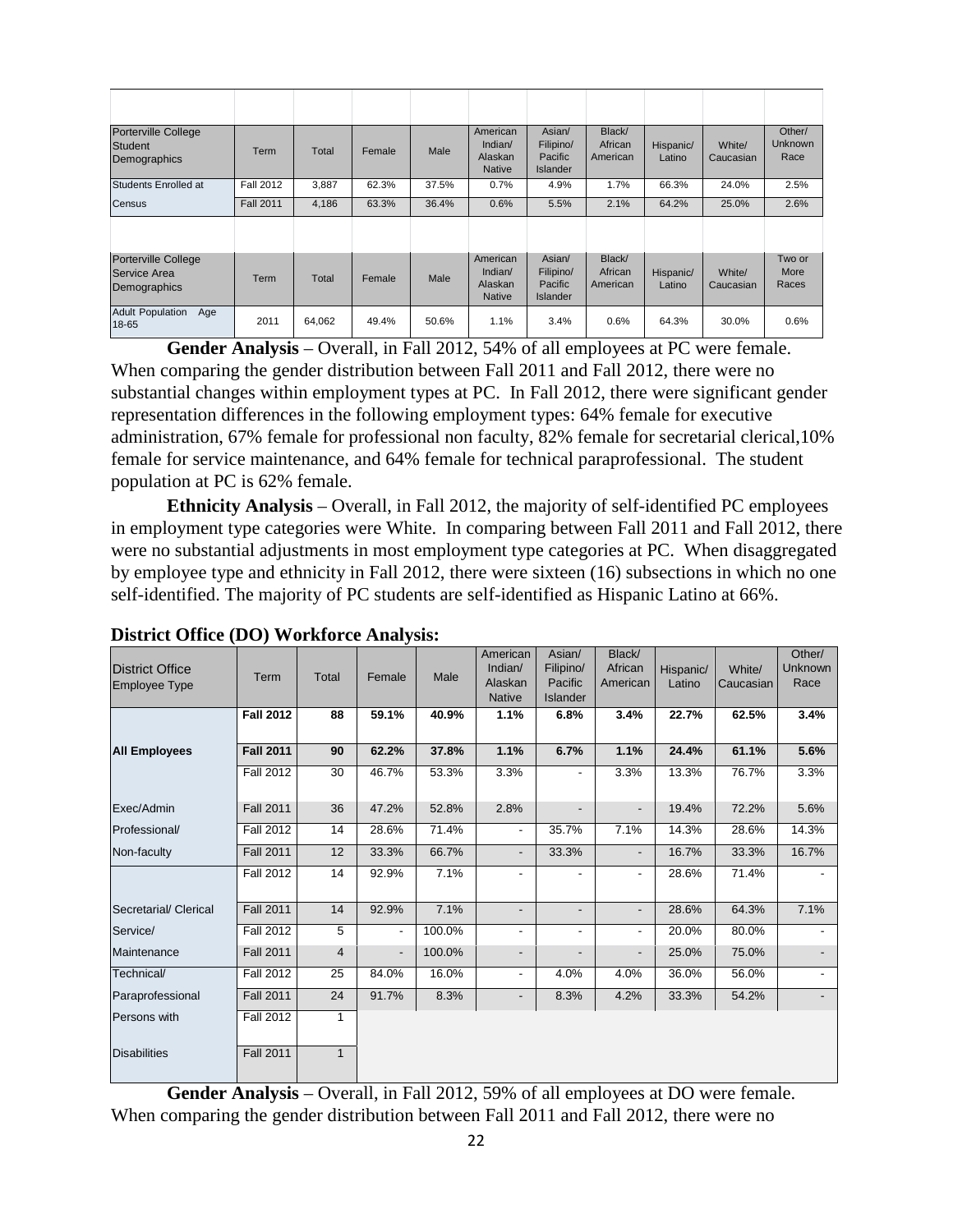substantial changes within employment types at the DO. In Fall 2012, there were significant gender representation differences in the following DO employment types: 29% female for professional non-faculty, 93% female for secretarial clerical, and 84% female for technical paraprofessional.

**Ethnicity Analysis** – Overall, in Fall 2012, the majority of self-identified DO employees in employment type categories were White. In comparing the Fall 2011 and Fall 2012, there were not substantial adjustments in most employment type categories at the DO. When disaggregated by employee type and ethnicity in Fall 2012, there were eleven (11) subsections in which no one self-identified.

#### **EEO Data Collection Monitored Group Identification:**

The District understands that some persons may identify with multiple ethnic groups, but they shall be counted in only one ethnic group for reporting purposes. All persons will be asked to designate the ethnic group with which he or she most closely identifies.

#### **Analysis of Applicant Pools**

The following tables identify job applicants by job classification and monitored groups for the years 2010-11 and 2011-12. These years utilized the District's two personnel databases: Banner for current employees and PeopleAdmin for job applicants.

# **Kern Community College District**

#### **Analysis of Applicant Pool**

| 2011-2012               |       |      |             |                                              |                                |                                      |                     |       |                                  |                               |  |  |
|-------------------------|-------|------|-------------|----------------------------------------------|--------------------------------|--------------------------------------|---------------------|-------|----------------------------------|-------------------------------|--|--|
|                         | Total | Male | Female      | American<br>Indian/<br><b>Alaskan Native</b> | Black/<br>African-<br>American | Asian/<br>Pacific<br><b>Islander</b> | Hispanic/<br>Latino | White | Other/<br><b>Unknown</b><br>Race | Persons<br>w/<br>disabilities |  |  |
| Exec/Admin              | 728   | 370  | 346         | 16                                           | 119                            | 39                                   | 156                 | 348   | 50                               | 15                            |  |  |
| Professional/Nonfaculty |       |      |             |                                              |                                |                                      |                     |       |                                  |                               |  |  |
|                         | 616   | 209  | 400         | 10                                           | 80                             | 33                                   | 175                 | 266   | 52                               | 10                            |  |  |
| Secretarial/Clerical    | 1269  | 221  | 1038        | 12                                           | 64                             | 80                                   | 449                 | 577   | 87                               | 8                             |  |  |
| <b>Technical and</b>    |       |      |             |                                              |                                |                                      |                     |       |                                  |                               |  |  |
| Paraprofessional        | 766   | 265  | 487         | 11                                           | 57                             | 42                                   | 243                 | 337   | 76                               | 8                             |  |  |
| <b>Skilled Crafts</b>   | 44    | 43   | $\mathbf 0$ | $\mathbf{1}$                                 | $\mathbf 0$                    | $\mathbf{1}$                         | 15                  | 26    | $\mathbf{1}$                     | $\mathbf 0$                   |  |  |
| Service and             |       |      |             |                                              |                                |                                      |                     |       |                                  |                               |  |  |
| Maintenance             | 887   | 626  | 247         | 10                                           | 101                            | 32                                   | 353                 | 337   | 54                               | 9                             |  |  |
| Faculty-Full-time       | 1018  | 565  | 421         | 12                                           | 71                             | 72                                   | 183                 | 555   | 125                              | 21                            |  |  |
| Faculty-Part-Time       | 668   | 284  | 363         | 14                                           | 45                             | 55                                   | 113                 | 358   | 83                               | 13                            |  |  |

*2011-2012*

#### **Kern Community College District**

**Analysis of Applicant Pool** *2010-2011*